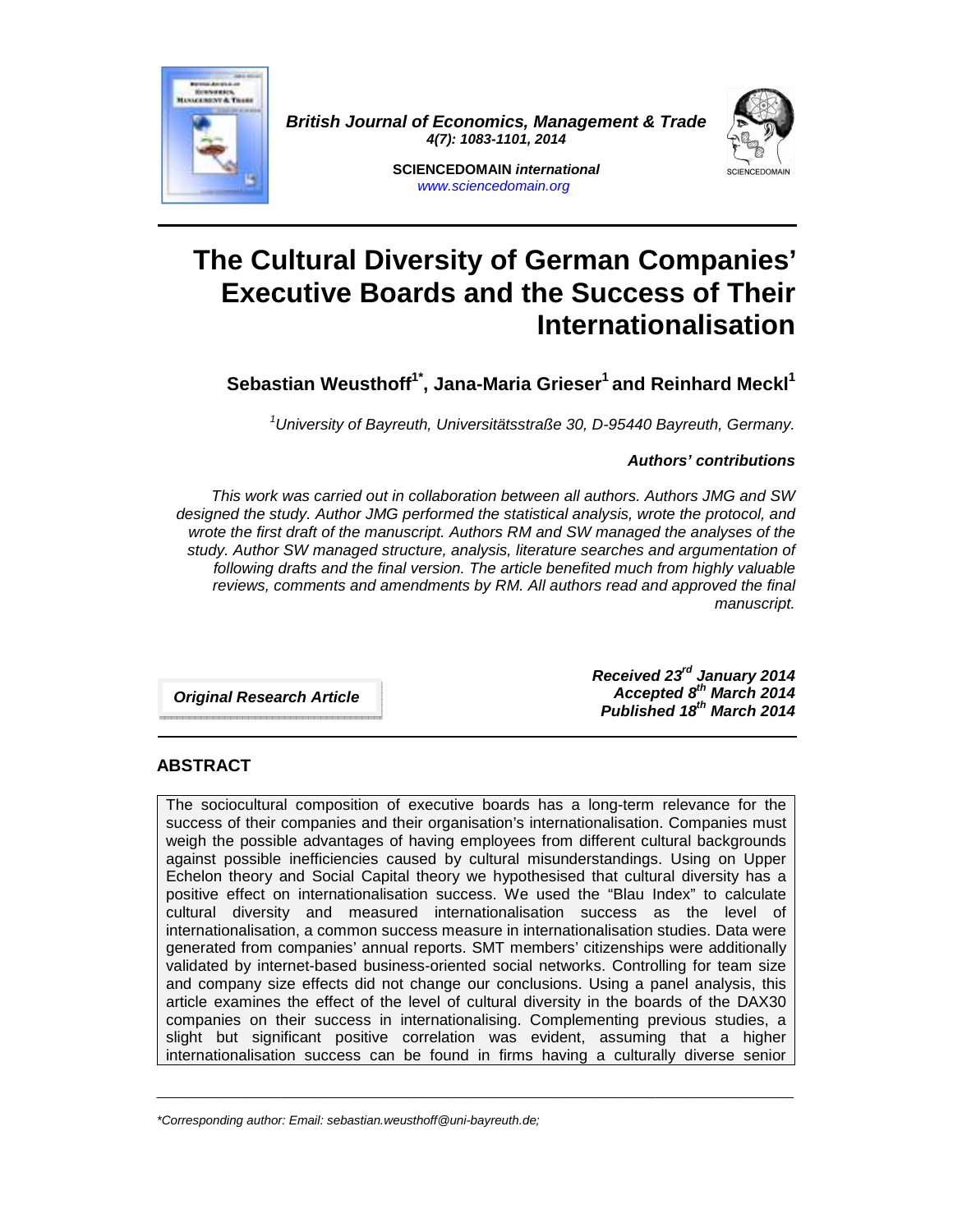management team. Our study revealed a positive correlation between cultural diversity in SMTs and internationalisation success. The results of our study might serve as a good reason for adapting the social structures of German SMTs to the firms' economic reality. Furthermore, it may encourage the legislative body to reexamine the German Corporate Governance regulations from an international perspective. Future research could investigate this correlation on a broader basis and reinforce our argumentation, possibly by including cultural studies.

Keywords: Upper-Echelon theory; social capital; cultural diversity; internationalisation success; top management teams.

## **1. INTRODUCTION**

In the last few years the proportion of different nationalities in the higher levels of German companies has risen. Simon Kucher & Partners' eleven years long study of DAX companies' executive boards noted an increase from 13.3% in 2000 to 27.8% in 2011 (2011). This increase is not least because of the requirement for corporate governance boards to internationalise under the German Corporate Governance Codex (Regierungskommission Deutscher Corporate Governance Kodex, 2012, pp. Zif. No. 5.1.2 and 5.4.1) [1]. According to Hambrick and Mason's 'Upper Echelons' Theory (1984, cf. see also e. g. Hambrick, Cho, & Chen, 1996 [2]; Athanassiou & Nigh, 2002 [3]; Lee & Park, 2006 [4]; Nielsen, 2010 [5]), characteristics of the senior management team have a decisive influence on the performance and success of a company. Studies of this perspective argue that the composition of the higher management levels strongly influences companies' ability to internationalise (Jans, 2004, p. 4 [6]; Stumpf, 2005 [7]; cf. Lee & Park, 2006, p. 195 [4]; van Knippenberg & Schippers, 2007, p. 518 [8]; Fernández-Ortiz & Lombardo, 2009, p. 132 [9]; Nakui, Paulus, & van der Zee, 2011, p. 2328 [10]).

This study aims to contribute to the as yet little researched correlation between cultural diversity and internationalisation success. Schmid and Dauth refer to a very restricted number of empirical studies which investigate the influence of the international diversity of the managing board on the level of internationalisation companies achieve (N=19) or on their commercial success (N=9) (cf. Schmid & Dauth, 2012, pp. 780–781 [11]). They note that '…so far there has been little research into internationality of German boards and management teams' (cf. Schmid & Dauth, 2012, p. 781 [11]). Only the studies by van Veen and Elbertsen (cf. 2008 [12]), Biemann and Wolf (cf. 2009 [13]) and Arnegger, Hofmann, Pull, and Vetter (cf. 2010 [14]) focus on German companies' executive boards (cf. Schmid & Dauth, 2012, p. 781 [11]).

In order to answer the research question this study will examine the DAX30 companies over a period of 11 years using a panel analysis, which will research the correlation between the cultural composition of their senior management teams and the international performance of the firms. It will therefore enrich the current state of the research into the connection between cultural diversity and companies' success in internationalising.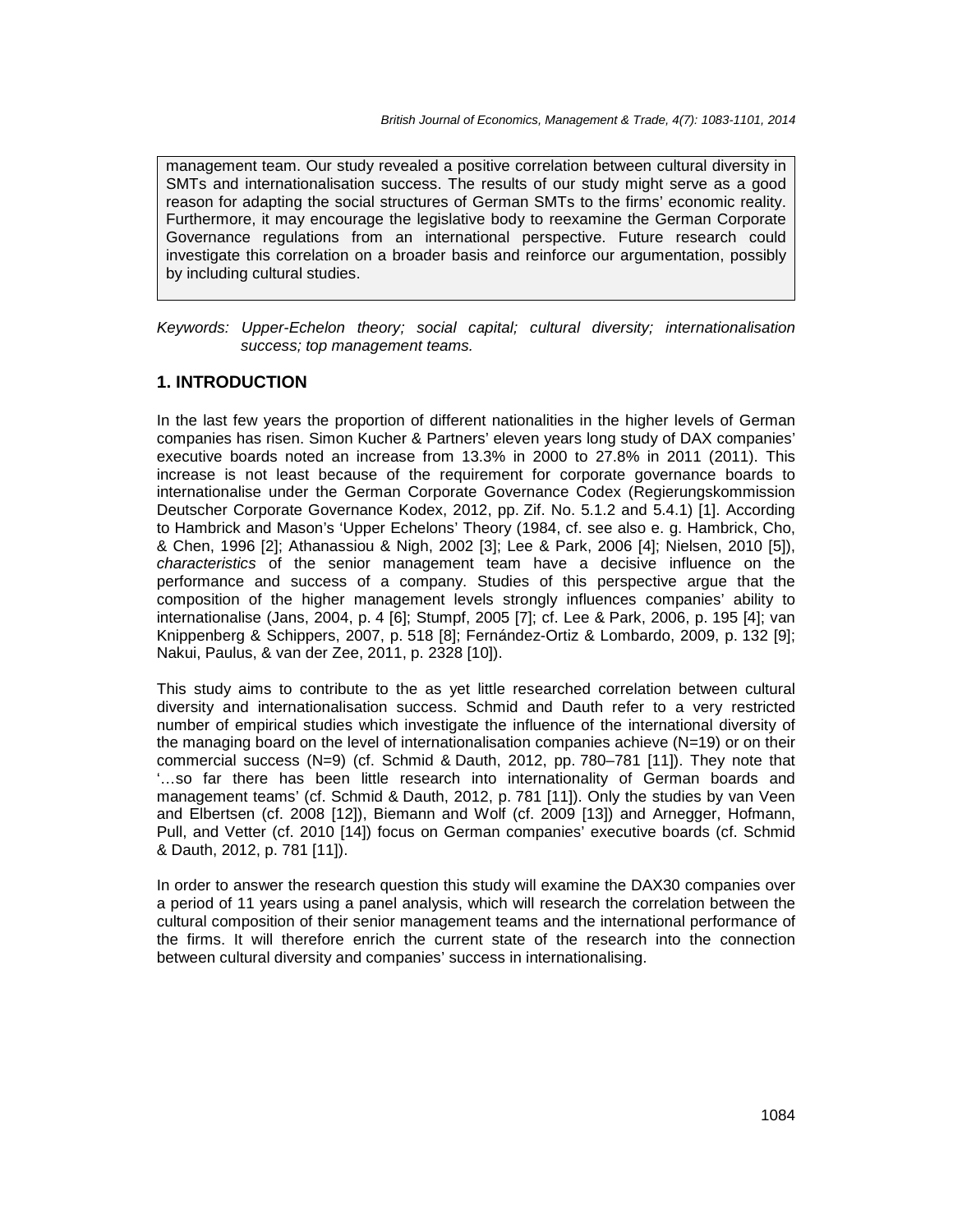# **2. THEORETICAL BASIS**

# **2.1 Cultural diversity in Senior Management Teams**

The concept of the senior management team (SMT) first appeared in management literature at the start of the eighties and has since attracted increasing interest as a research topic (see also e.g. Bourgeois, 1980, p. 234 [15]; cf. Hambrick, 1994, p. 172 [16]). A SMT is comprised of a small group of managers who are at the top of the organisational hierarchy and therefore exerta significant influence on the company (cf. Hambrick & Mason, 1984, p. 193 [17]; Pettigrew, 1992, p. 163 [18]; Finkelstein & Hambrick, 1996, p. 8 [19]). In this study the executive boards take the function of SMTs, because in listed companies they serve as the responsible body for the strategic direction of the business. This study uses the terms "Top Management Teams" and "Senior Management Teams" interchangeably (see also e. g. Hambrick & Mason, 1984, p. 201 [17]).

Cultural diversity has been defined in numerous ways from different perspectives (cf. Jackson, May, & Whitney, 1995 [20]; Mannix & Neale, 2005 [21]; Harrison & Klein, 2007 [22]). The most widely known definition is that of Jackson et al. (cf. 1995, p. 217 [20]), which includes readily detectable characteristics, such as culture, age or gender, and underlying ones, such as values, attitudes, capabilities or education.

Within the framework of this study cultural diversity is defined as the heterogeneity of culture as well as national characteristics within a unit, i.e. within the SMTs (cf. Trice & Beyer, 1993, pp. 82–83 [23]; Hofstede, 2001, pp. 11–12 [24]).

Opinions on the effects of the demographic composition of the SMT follow different strands of argument. On the one hand, diversity can be considered as a valuable resource (resource perspectives) but on the other, it can be seen as the source of conflict in the team process (process perspectives) (cf. Jans, 2004, p. 4 [6]).

Firstly, following the resource perspective, the cognitive theory states that demographic diversity is accompanied by cognitive diversity (cf. Cox, Lobel, & McLeod, 1991, p. 829 [25]; Certo, Lester, Dalton, & Dalton, 2006, p. 870 [26]), and therefore a culturally heterogeneous management team has a wide range of different experiences, capabilities and values at its command (cf. Jans, 2004, p. 4 [6]; van Knippenberg & Schippers, 2007, p. 518 [8]). Secondly, according to the theory of social capital, a culturally diverse team has access to a broader range of information, thanks to the different social networks and contacts that the team members possess outside the company (cf. Adler & Kwon, 2002 [27]; Certo et al., 2006, p. 817 [26]). The array of perspectives, knowledge and information in culturally diverse SMTs leads to a better assessment of future events, more potential trade alternatives and a better knowledge of the likely consequences thereof (cf. Hambrick & Mason, 1984, p. 195 [17]). This has a positive effect on the company's adaptability and flexibility in new competitive and problematic situations (cf. van Knippenberg & Schippers, 2007, p. 518 [8]).

From the process perspective, diversity leads to a higher instance of conflict, less communication and little social integration (cf. Jans, 2004, p. 518 [6]). On the individual level this is caused by the natural affinity and ties which people with similar (cultural) characteristics share, and on the collective level by the effect of categorisation and identification processes with socially similar people (cf. Jans, 2004, p. 5 [6]). Theoretical explanations are provided by Tajfel and Turner's theory of social identity [28] as well as Byrne's similarity-attraction hypothesis [29]. People with comparable life experiences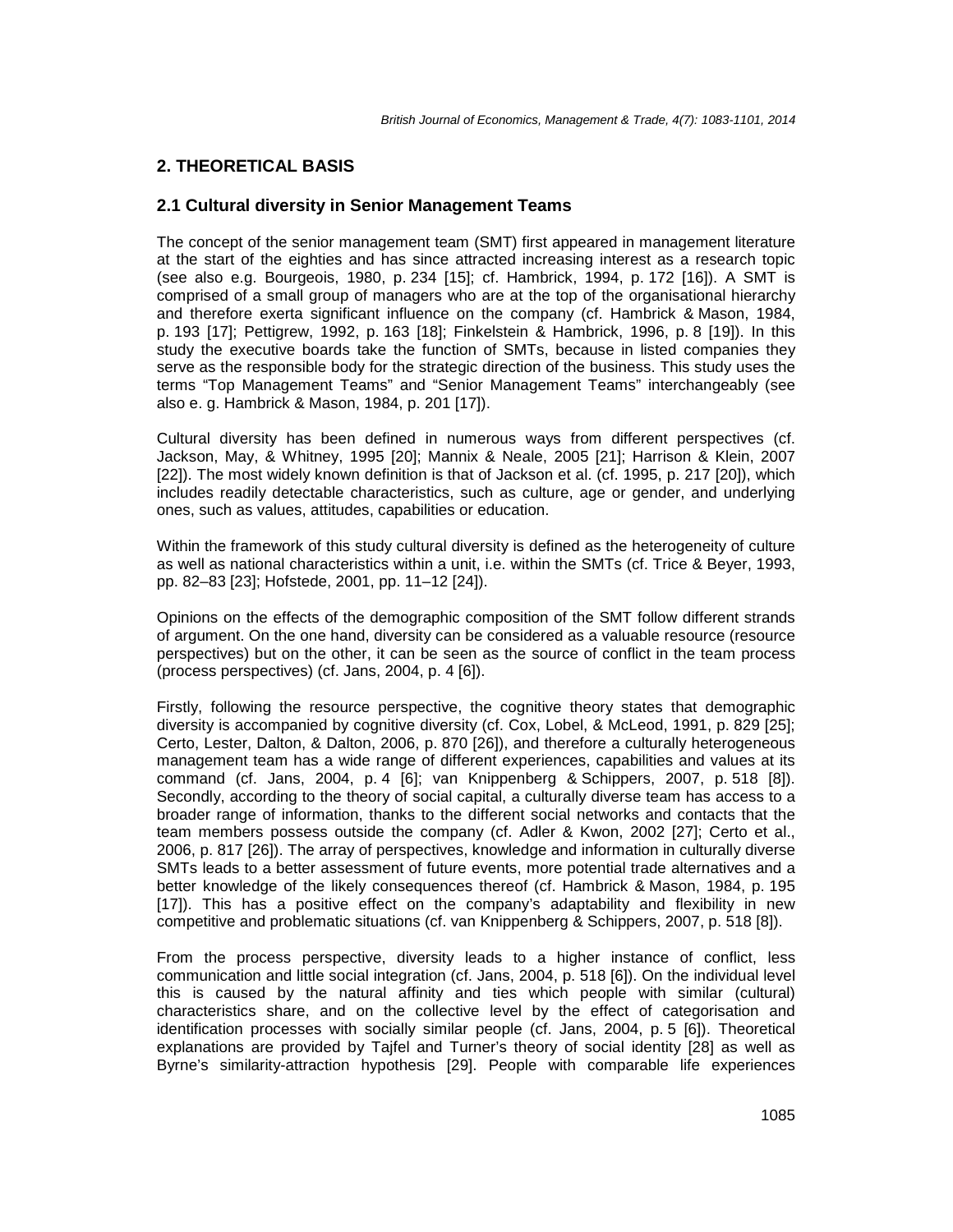develop relatively similar attitudes, values and beliefs. Through these the interpersonal attractiveness of the interaction partner is reinforced (cf. Jans, 2004, p. 518 [6]; Mannix & Neale, 2005, p. 39 [21]). Building on this, the theory of 'social identity' describes the way in which people differentiate between 'in-group' and 'out-group' people. The resultant fault lines (lines of tension) between the groups decrease their interpersonal attractiveness (cf. Thatcher, Jehn, & Zanutto, 2003, p. 219 [30]; van Knippenberg & Schippers, 2007, p. 518 [8]; Ruigrok, Mayr, & Greve, 2010, pp. 7–8 [31]) and increase the risk of emotional conflict or less cooperation (cf. Ellwart, Mock, & Rack, 2010, p. 17 [32]).

The organisation of the SMTs must identify and develop conditions in which the positive effects overcome the negative ones (cf. Ruigrok et al., 2010, pp. 6–7 [31]), so that the benefits of cultural diversity can be used to their maximum potential. The survival and competitiveness of companies are dependent on their ability to successfully meet the challenge of internationalisation (cf. Gomez-Mejia & Palich, 1997, p. 313 [33]; Sanders & Carpenter, 1998, p. 158). The necessary collection of information and processing competence (cf. Sanders & Carpenter, 1998, p. 158 [34]; Lee & Park, 2006, p. 197 [4])can be supported by the cultural diversity within the management team. The team members' different experiences make a significant contribution to a better understanding and interpretation of the international environment (cf. Tacheva, 2007, p. 139 [35]), which optimises their interaction with it.

#### **2.2 The influence of SMTs on the Success of Internationalisation**

Many studies have considered possible methods for measuring how successfully companies have internationalised (e.g. Jaw & Lin, 2009 [36]; Kaczmarek, 2009 [37]; Lu & Beamish, 2004 [38]; (cf. e.g. Tallman & Li, 1996 [39]; Lu & Beamish, 2004 [38]; Jaw & Lin, 2009 [36]; Kaczmarek, 2009 [38], for an overview cf. Schmid & Dauth, 2012, pp. 774–777 [11]). It has been shown that internationalisation should bemeasured on the basis of multiple indicators, and that non-financial factors, e.g. geographical distribution, can also be useful.

Building on Cyert and March's 1963 'Behavioral Theory of the Firm' [40] (cf. Hambrick et al., 1996, p. 662 [2]; Nielsen, 2010, p. 303 [5]) and Hambrick and Mason's 1984 'Upper Echelons' theory [17], a group of people at the top of the company can be used as an object of analysis (cf. Carpenter, Geletkanycz, & Sanders, 2004, pp. 752–753 [41]). The success of a company can be seen as a variable dependent on the strategic decisions of dominant groups - the top management - within the organisation (cf. Hambrick & Mason, 1984, pp. 194–196 [17]), which is influenced by the traits and characteristics of the SMT members and their resultant heterogeneity (cf. Hambrick & Mason, 1984, p. 193 [17]; Finkelstein & Hambrick, 1990 [42]; Hambrick et al., 1996 [2]). Fig. 1 shows this presumed correlation.

Additionally, SMTs create social structures whose efficiency is likely to be influenced by existing social capital (cf. Adler & Kwon, 2002 [27]; Shipilov & Danis, 2006 [43]). Shipilov and Danis(2006)[43] state that social capital "is fundamental to understanding the [SMT] characteristics, strategic choice, environmental content and financial performance" (Shipilov & Danis, 2006, p. 22 [43]). As internationalisation is an unpredictable field, it requires creative and sometimes unconventional decisions, which have to be synthesised and merged into a coherent strategy. Assuming that human capital factors influence social capital in SMTs (cf. Lin, 1999 [44]; Shipilov & Danis, 2006 [43]), cultural diversity might also foster internationalisation success from a social capital angle by integrating its bridging and bonding potential (cf. Burt, 1992 [45]; Coleman, 1988 [46]; Granovetter, 1973 [47]).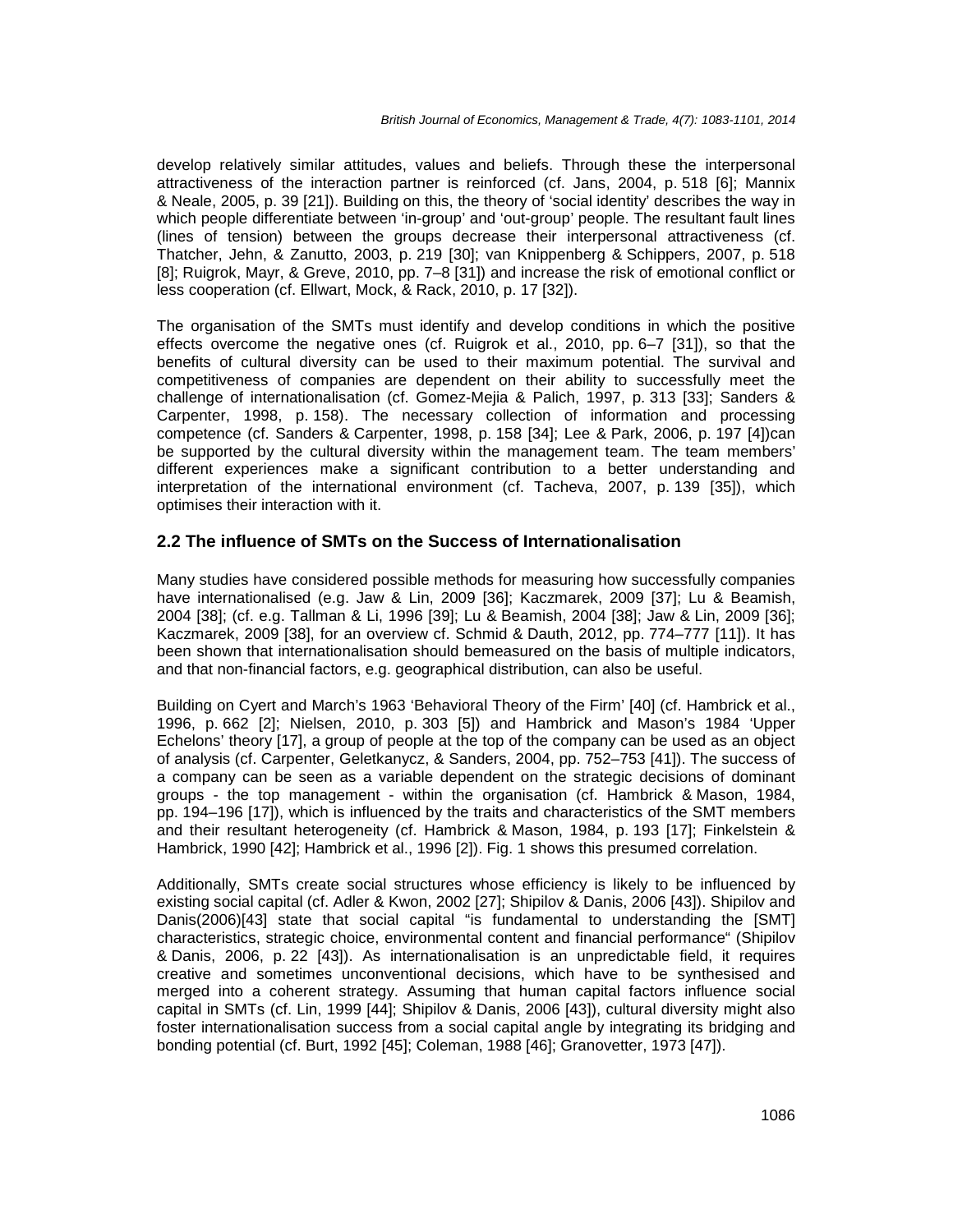

**Fig. 1. Model of strategic choice in SMTs, taking bounded rationality into account into accountSource: based on Finkelstein and Hambrick (1996, p. 42) [19]** 

Existing studies on the diversity of SMTs and their companies' performance portray a mixed Existing studies on the diversity of SMTs and their companies' performance portray a mixed<br>picture. Positive (cf. e.g. Caligiuri, Lazarova, & Zehetbauer, 2004 [48]; Boone & Hendriks, 2009 [49]), negative (cf. Tsui, Egan, & O'Reilly III, 1992 [50]) or no correlations (cf. Olson, Parayitam, & Twigg, 2006 [51]), as well as simultaneous positive and negative connections Parayitam, & Twigg, 2006 [51]), as well as simultaneous positive and negative connections<br>(cf. Hambrick et al., 1996 [2]; Richard & Shelor, 2002 [52]), can be identified. An explanation of this is the very different ways in which the topic has been approached and treated of this is the very different ways in which the topic has been approached and treated<br>(cf. Harrison & Klein, 2007, p. 1200 [22]; Fernández-Ortiz & Lombardo, 2009, p. 134 [9]). The literature does not usually differentiate between the various different aspects of diversity (cf. Tacheva, 2007, p. 62 [35]), but treats it as a general construct. Every feature of diversity The literature does not usually differentiate between the various different aspects of diversity<br>(cf. Tacheva, 2007, p. 62 [35]), but treats it as a general construct. Every feature of diversity<br>is assigned to the same eff & Mason, 1984 [17]; Finkelstein & Hambrick, 1996 [19]; Tacheva, 2007 [35]). Further causes of these dissimilar results could be the difference in the dependent variables, definitions used, and context factors considered (cf. Nielsen, 2010, p. 301 [5]; Nakui et al., 2011, p. 2328 [10]). Furthermore, there are studies with a decided focus on cultural diversity in p. 2328 [10]). Furthermore, there are studies with a decided focus on cultural diversity in<br>SMTs (cf. Elron, 1997 [53]; Heijltjes, Olie, & Glunk, 2003 [54]; Caligiuri et al., 2004 [48]), as well as those with thematically similar variables, such as international experience (cf. Athanassiou & Nigh, 2002 [3]; Tacheva, 2007 [35]; Kaczmarek, 2009 [37]) which can be (cf. Athanassiou & Nigh, 2002 [3]; Tacheva, 2007 [35]; Kaczmarek, 2009 [37]) which can be<br>understood as synonymous with knowledge of 'foreign' countries and the understanding of understood as synonymous with knowledge of 'foreign' countries and the understanding of<br>values and backgrounds of practices and needs (cf. Athanassiou & Nigh, 2002, p. 475 [3]; Kaczmarek, 2009, p. 176 [37]; Crisp & Turner, 2011, p. 257 [55]). However, in the last ten years the discussion about the effect of cultural diversity in SMTs has widened from purely looking at companies' performance to other aspects of companies' diversity (cf. Herrmann & Datta, 2005, p. 69 [56]; Tacheva, 2007, p. 137 [35]). 996 [19]; Tacheva, 2007 [35]). Further causes<br>rence in the dependent variables, definitions<br>ielsen, 2010, p. 301 [5]; Nakui et al., 2011,<br>with a decided focus on cultural diversity in<br>Slunk, 2003 [54]; Caligiuri et al., 20 vever, in the last ten<br>widened from purely<br>rsity (cf. Herrmann &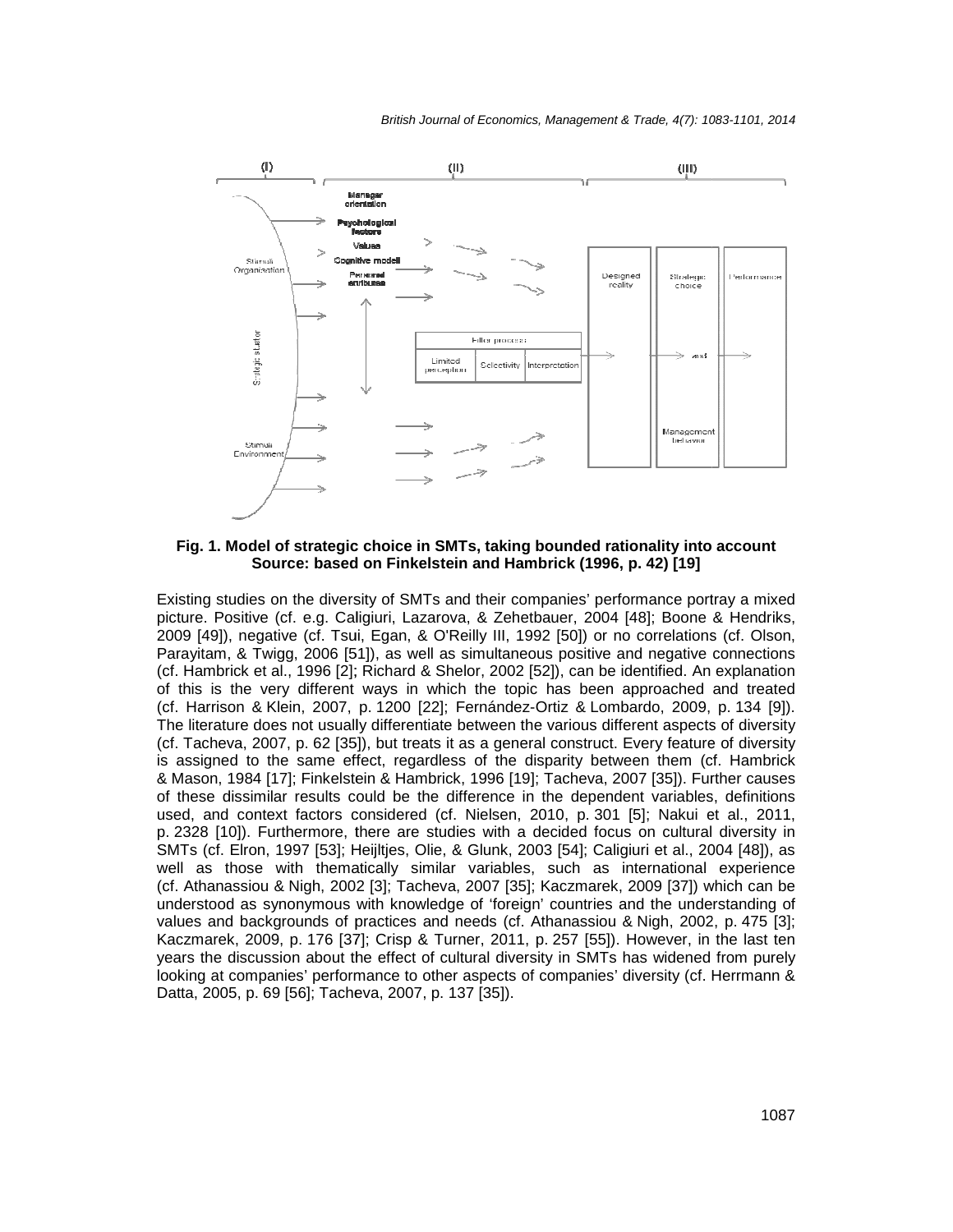# **3. THE RESEARCH CONCEPT**

# **3.1 Research Hypotheses**

Internationalisation leads to more complexity and as such to higher demands on the SMTs. Cultural diversity in the SMTs can therefore be conducive to dealing with complex factors in the most effective way.

Studies have shown that in the long term, negative operational effects caused by cultural diversity reduce the level of cooperation within an SMT. However, this study assumes that cultural diversity has a positive effect on information gathering and processing in SMTs, as SMTs usually work together for several years, so this negative influence has less of an effect on operations. Therefore a positive correlation between the diversity of SMTs and their companies' success in internationalising is anticipated.

The expression 'internationalisation success' is not explicitly used in management literature, but the nature of the aspects being researched makes it clear, that as a rule the degree of internationalisation is synonymous with its success. Drawing on Sullivan, 1994 [57], the degree of internationalisation is used as the factor for determining success. This leads to the following hypothesis:

Hypothesis 1: There is a positive correlation between cultural diversity in SMTs and the level of internationalisation attained by their companies.

Based on Sullivan, 1994 [57], a company's level of internationalisation can be divided into success-based, structure-based and behaviour-based dimensions. Relying on existing studies (cf. e.g. Lu & Beamish, 2004 [38]; Jaw & Lin, 2009 [36]) that build on Sullivan's work the behaviour-based dimension should be ignored. Doing so should not impair the research of the breadth (scale of the company's international diversification) or the depth (the significance of the overseas branches for the company), as the success-based dimension reflects the depth, and the structure-based dimension the breadth, of the internationalisation (cf. Jaw & Lin, 2009, p. 226 [36]). As the proportion of foreign sales gives a success-based figure, and the number of foreign subsidiary companies offers a structure-based indicator, the following hypotheses can be reached:

- Hypothesis 1a: There is a positive correlation between cultural diversity in SMTs and the proportion of a company's foreign country revenues.
- Hypothesis 1b: There is a positive correlation between cultural diversity in SMTs and the proportion of a company's foreign country affiliates.

# **3.2 Research Design**

#### **3.2.1 Sample**

The preliminary sample of the 30 DAX companies as of October 2011 was reduced to 28 after the removal of the banks taking financial crisis into account. German insurance groups remain included assuming that they did not suffer from financial crisis organisationally as banks. Therefore SMT composition of insurance groups is less influenced by externalities and can still be regarded as strategic choice. The companies included are all active internationally and function as limited companies with an executive board. Because the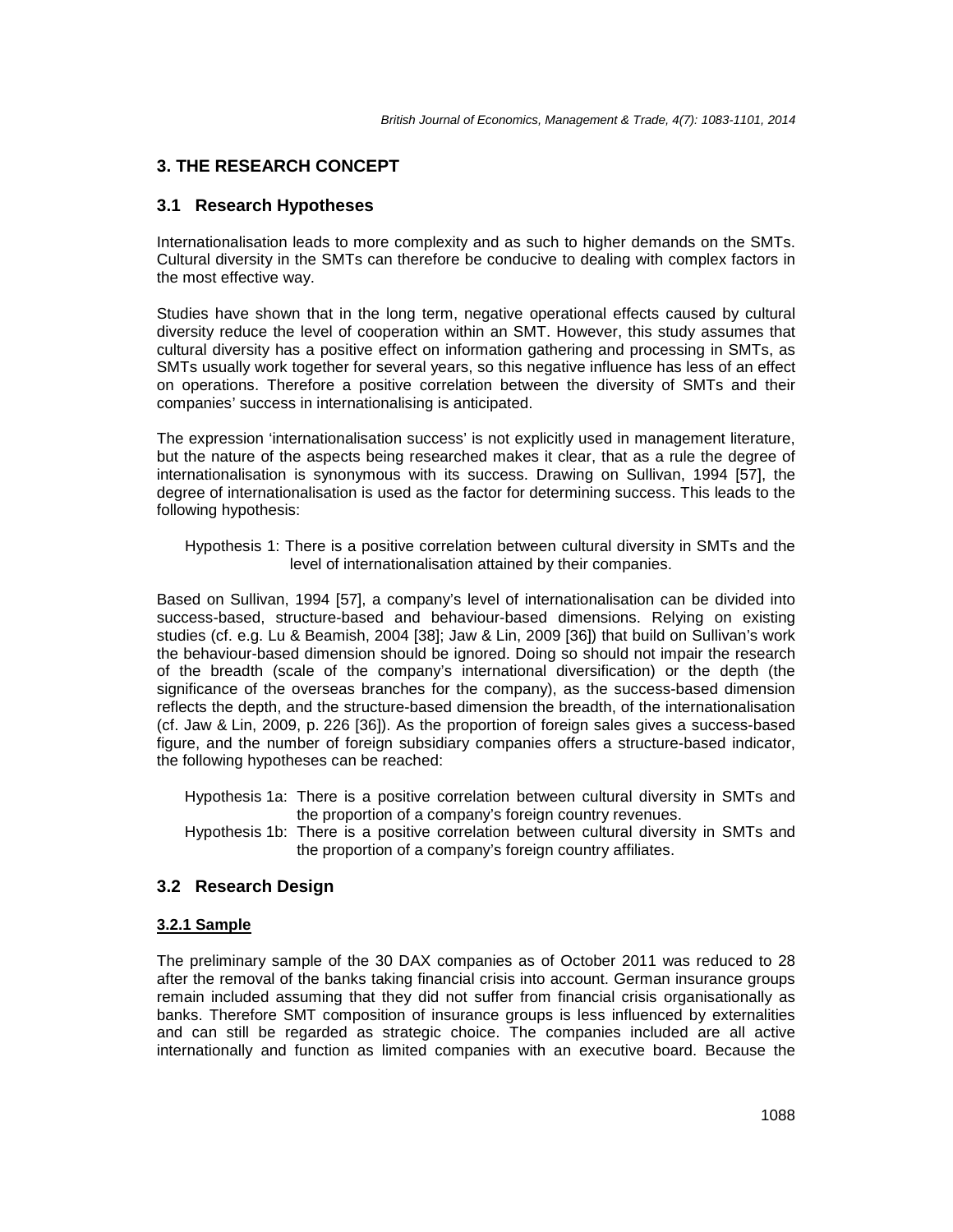companies have different representative branches the results can be either be generalised or focused on a single branch (cf. Lee & Park, 2006, p. 200 [4]). The data from the DAX 30 companies was compiled over a period of 11 years, from 2000 – 2010. It was predominantly taken from the relevant reports from the companies, supplemented by their official websites as well as online databases (e.g. LexisNexis, Munziger Online, Wirtschafts Woche Online) when information was missing. Additionally, direct contact with the relevant employees was attained in some cases (Investor Relations). The final sample was reduced to 17 companies, because some lacked data. So overall this yielded a sample with U=17 companies, with a research period of T=11 and N=187 observations.

#### **3.2.2 Putting the research into operation**

Level of internationalisation  $(LI)$ : The level of internationalisation is usually analysed using multidimensional measurements, in order to boost its validity. This approach will be followed and the degree of internationalisation will be measured as the average of the proportion of a company's revenues coming from abroad and the quantity of foreign subsidiaries. The construct 'level of internationalisation' takes a value from 0 (no internationalisation) to 1 (a high level of internationalisation).

Proportion of foreign revenues (FR): the proportion of a company's foreign country revenues was measured by Sullivan, 1994 [57] as the ratio of foreign revenues in relation to a company's total revenue (cf. Sanders & Carpenter, 1998 [34]; Lu & Beamish, 2004 [38]; Lee & Park, 2006 [4]; Jaw & Lin, 2009 [36]). This variable can take a value between 0 (no foreign revenues) and 1 (where a company's total revenue all comes from abroad).

The proportion of foreign affiliates (FA): the measurement of the proportion of subsidiary companies which are foreign was also inspired by previous studies (see above) and is defined as the ratio of foreign subsidiary companies to the total number of subsidiary companies (Sullivan, 1994), taking a value between 0 (no foreign subsidiaries) and 1 (all subsidiaries abroad). Subsidiaries of the companies were only chosen if they were fully included in the consolidated balance sheet in the company's report, as per the German commercial code (§ 294, § 310) and the International Finance Reporting Standards (IAS 27).

Cultural diversity (CD) in SMTs: cultural diversity refers to the composition of the executive board and is defined here in reference to the nationality of the board members. Citizenship passes here for a person's characteristics as well as morals (cf. Kaczmarek, 2009, p. 59 [37]) and ensures the accessibility of the data (cf. for more and broader coverage of Cultural Diversity in Senior Management Teams Schmid & Dauth, 2012 [11]).

The extent of cultural diversity can be measured using different dispersion measurements (cf. Allison, 1978 [58]; Jans, 2004, p. 9 [6]; van Knippenberg & Schippers, 2007, p. 522 [8]; Mayr, 2010, pp. 33–34 [59]). The Blau Index (BI) has been chosen for this study, as it is commonly used in diversity studies (cf. Kilduff, Angelmar, & Mehra, 2000 [60]; Richard & Shelor, 2002 [52]; Olson et al., 2006 [51]; Houghton, Stewart, & Barr, 2010, p. 102 [61]; MacCurtain, Flood, Ramamoorthy, West, & Dawson, 2010 [62]; Nielsen, 2010, p. 309 [5]). The BI considers the different behaviours associated with belonging to minorities or majorities within a team (cf. Mannix & Neale, 2005, p. 37 [21]) and is calculated as:

$$
BI = 1 - \sum_{j=1}^{n} (a_j)^2
$$
 (0 \le BI < 1).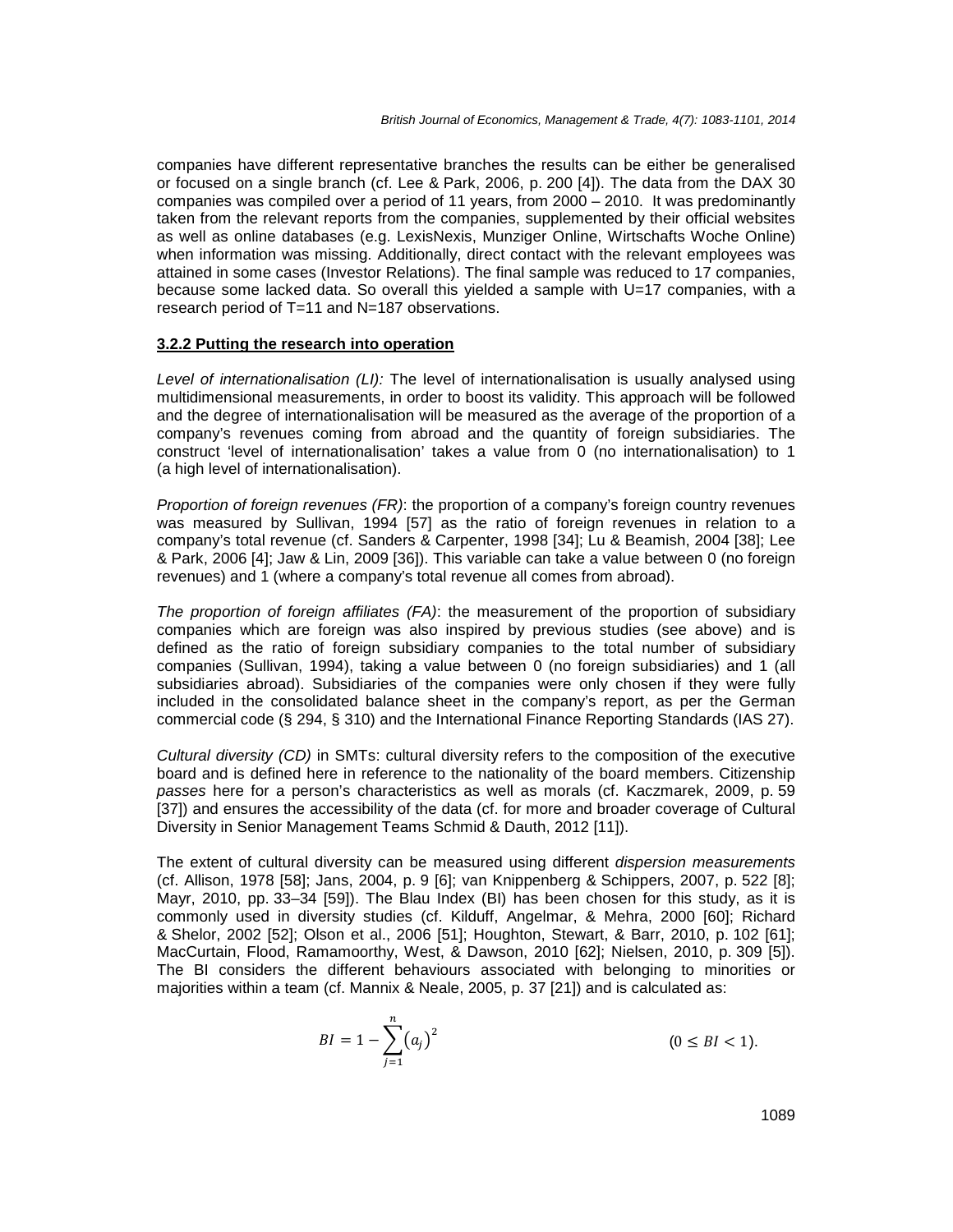The BI is therefore the representative number of the proportion of people belonging to a certain nationality within the group as a whole. The BI can theoretically take a value between 0 and 1. The bigger the value is, the more diverse the group (the SMT) is with respect to the considered characteristic (Nationality).

Boards lasting less than a year were not included in the analysis. Following (Ruigrok et al., 2010), people with dual nationality were coded as 'half nationalities' using the respective nationality j, so that the proportion was shared between both nationalities.

## **3.2.3 Control variables**

In this investigation the sizes of the management team and the company will act as the control variables. These have already been applied in many studies and have proved relevant (cf. e.g. Hambrick et al., 1996 [2]; Athanassiou & Nigh, 2000 [63]; Tihany, Ellstrand, Daily, & Dalton, 2000 [64]; Richard & Shelor, 2002 [52]; Olson et al., 2006 [51]; Fernández-Ortiz & Lombardo, 2009 [9]).

#### 3.2.3.1 Team size

The size of the SMT can influence the level of heterogeneity. Larger teams can consist of more members with different nationalities. In contrast, smaller teams can be more volatile, in that one additional member with a different nationality will have a greater influence on the group's makeup (cf. Tihany et al., 2000, p. 1169 [64]).

#### 3.2.3.2 Company size

The size of the company can have an influence on its strategic initiatives. Larger companies have the personnel and the resources to enter the international market (cf. Tihany et al., 2000, p. 1168 [64]). The size of the company will be measured by the amount of members in each respective year of the report (cf. e.g. see also Tihany et al., 2000 [64]; Fernández-Ortiz & Lombardo, 2009 [9]).

#### **3.2.4 Statistical analysis**

There are observations for all 17 of the included companies and all the measurement points, so this studyis comprised of a balanced panel of 187 observations. A panel analysis offers noteworthy advantages (cf. Schröder, 2009, p. 315 [65]) as it offers a broader information base (cf. e.g. Tacheva, 2007, p. 82 [35]; Schröder, 2009, p. 315 [65]) compared to pure longitudinal data (cf. Tacheva, 2007, p. 82 [35]; Schröder, 2009, p. 315 [65]). Information about the chronological sequence of conditions and events can be obtained, which allows unobserved individual heterogeneity to be scrutinised (cf. Schröder, 2009, p. 315 [65]; Wooldridge, 2009, pp. 11–12 [66]).

Building on a simple model (the zero model), which provides basic conclusions about the data structure, a model with fixed effects (FE model) was applied to the relationship being investigated. The review of the assumptions of the linear mixed model used was accomplished using a linear regression (cf. Field, 2009, p. 739 [67]).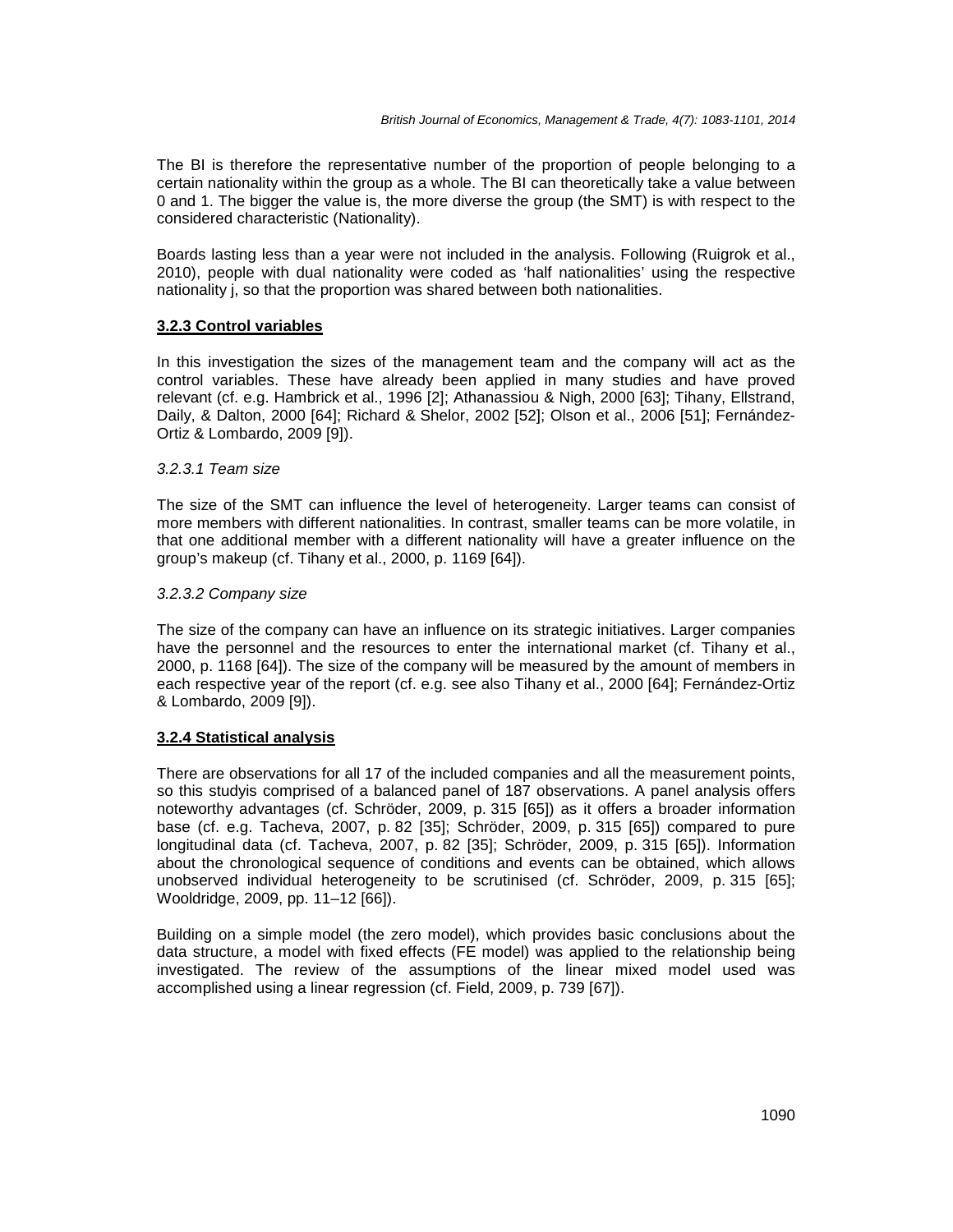# **4. DATA INTERPRETATION AND RESULTS**

#### **4.1 Descriptive Statistics**

The average size of the companies was 151,635 employees, with a range from 9,645 to 520,112. The average size of the SMTs (executive boards) was 6.89 members, with a variation between 4 and 14 members. The mean values, standard deviation, domain (Min./Max.) and the correlation of the different variables are shown in Table 1.

The SMTs had an average cultural diversity value of .205, with a range between .000 and .720. The high standard deviation of the cultural diversity value is particularly noteworthy, as it highlights a wide variation in the cultural composition of the executive boards (M=.205, SD=.199). The correlations are positively biased, since the present panel data structure cannot be factored in the Pearson product-moment correlation. Likewise, significance cannot be used as a valid measure. The high values for the correlation between the level of internationalisation and the dependent variables are explained by the way the construct is formed.

The results of the Durbin-Watson statistics show the presence of positive auto-correlation (DW<sub>FR</sub>=.372; DW<sub>FA</sub>=.300; DW<sub>LI</sub>=.395). Auto-correlation is a well-known problem with panel data. Furthermore, the regression has considerable weaknesses with respect to the quality of the conformance. The proportion of the explained variance in relation to the total variance only accounts for 14%, 12% and 17% ( $r^2_{FR} = .144$ ;  $r^2_{FA} = .116$ ;  $r^2_{LI} = .171$ ).

**Table 1. Mean (M), standard deviation (SD), domain (Min./Max.) and product-moment correlation according to Pearson** 

| <b>Variables</b>                                                                                      | м | <b>SD</b> | Min          | Max 1 |                        | 2                   | 3                   |
|-------------------------------------------------------------------------------------------------------|---|-----------|--------------|-------|------------------------|---------------------|---------------------|
| 1. Cultural Diversity (CD)                                                                            |   | .205.199  | .000         | .720  |                        |                     |                     |
| 2. Share of foreign country revenues .653 .161 .190<br>(FR)                                           |   |           |              | .905  | $.289***$<br>(.000)    |                     |                     |
| 3. Share of foreign country affiliates .728 .134 .293<br>(FA)                                         |   |           |              |       | .954 .318***<br>(.000) | $.424***$<br>(.000) |                     |
| 4. Level of Internationalization (LI)                                                                 |   |           | .690.125.383 | .929  | .358***<br>(.000)      | $.873***$<br>(.000) | $.811***$<br>(.000) |
| $\overline{N} = 187, \overline{P} = .10, \overline{P} = .05, \overline{P} = .01, \overline{P} = .001$ |   |           |              |       |                        |                     |                     |

The application of the linear mixed model (cf. Table 2) is corroborated by the high values of the calculated intraclass-correlation coefficients (ICC<sub>FR</sub>=.865; ICC<sub>FA</sub>=.866; ICC<sub>LI</sub>=.858), which show that circa 86% of the total variance in each model can be traced back to the difference between the companies.

The total mean values (TMV) of the dependent variable show a relatively high average level of international activity across all the companies and measurement points. The average proportion of foreign revenues accounted for 65% of the total, the average amount of foreign subsidiary companies 73% and the level of internationalisation was, on average, 69% (TMV<sub>FR</sub>=.653; TMV<sub>FA</sub>=.728; TMV<sub>LI</sub>=.690). Furthermore, it can be shown that a small but significant variation in the time series of each company is predominant ( $\sigma_{\text{WFR}}^2$ = 003, P< 001;  $\sigma_{WFA}^2$ =.002, P<.001;  $\sigma_W^2$ =.002, P<.001). Alongside this there are significant differences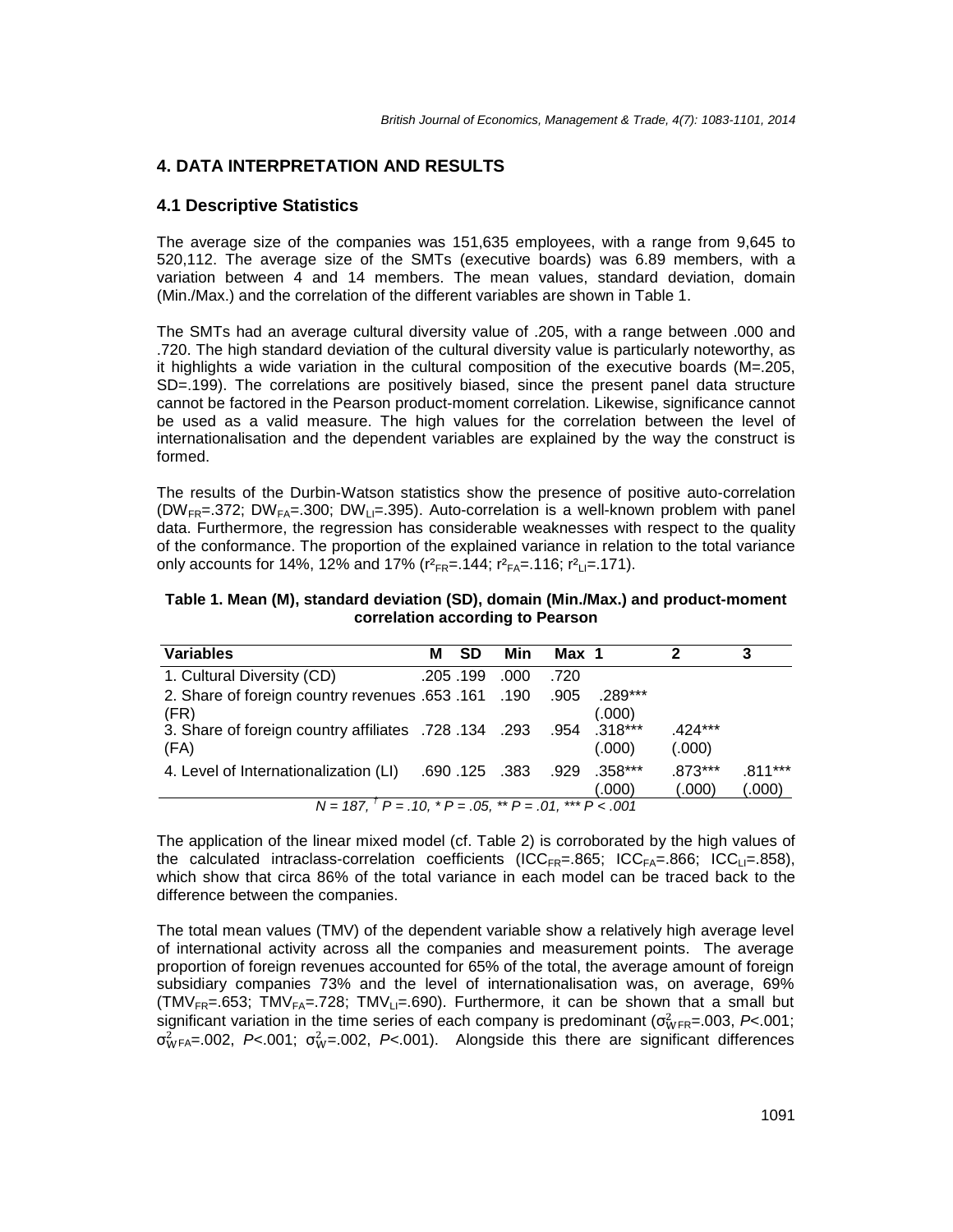between each of the companies, which, compared to the variations in the companies' time series, are much more substantial  $\sigma_{\text{BFR}}^2 = .022$ , P=.01;  $\sigma_{\text{BFA}}^2 = .016$ , P=.01;  $\sigma_{\text{BLI}}^2 = .013$ , P=.01).

|                                                                                                 | <b>FR</b> | <b>FA</b>  | Ц              |  |  |
|-------------------------------------------------------------------------------------------------|-----------|------------|----------------|--|--|
| Constant Term (total mean)                                                                      | $.653***$ | $.728***$  | $.690***$      |  |  |
|                                                                                                 | (.037)    | (.030)     | (.028)         |  |  |
| Within-Variance: $\sigma_W^2$                                                                   | $.003***$ | $.002***$  | $.002***$      |  |  |
|                                                                                                 | (.000)    | (.000)     | (.000)         |  |  |
| Between-Variance: $\sigma_R^2$                                                                  | $.022**$  | $.016**$   | $.013**$       |  |  |
|                                                                                                 | (.008)    | (.005)     | (.005)         |  |  |
| Total Variance: $\sigma_{total}^2$                                                              | .026      | .018       | .016           |  |  |
| Intraclass-correlation coefficient (ICC):                                                       | .865      | .866       | .858           |  |  |
| $ICC = \frac{\sigma_B^2}{(\sigma_R^2 + \sigma_W^2)}$ , $0 \leq ICC \leq 1$<br>-2LL <sup>+</sup> |           |            |                |  |  |
|                                                                                                 | -454.743  | $-524.913$ | $\blacksquare$ |  |  |
|                                                                                                 |           |            | 541.64         |  |  |
| $AIC+$                                                                                          | -448.743  | $-518,913$ |                |  |  |
|                                                                                                 |           |            | 535,64         |  |  |
| N=187, methode: inclusion, <sup>T</sup> P=, 10, *P=, 05, **P=, 01, ***P<, 001                   |           |            |                |  |  |

#### **Table 2. Zero model**

N=187, methode: inclusion,  ${}^{^\dagger}P = .10$ ,  ${}^{*}P = .05$ ,  ${}^{*}P = .01$ ,  ${}^{*}{}^{*}P < .001$ Non-standarised coefficient with standard errors in brackets. <sup>+</sup> Further information criteria: IC, CAIC, BIC

#### **4.2 Examination of the Hyopotheses**

The FE models (cf. Table 3) show significant positive correlations between cultural diversity and the proportion of a company's revenues coming from abroad, as well as the amount of subsidiary companies based abroad  $(CD_{FR} - FE = .031, P = .10; CD_{FA} - FE = .037, P = .10)$ . However, the strength of the correlation is not especially pronounced. Assuming the effects are fixed, hypotheses 1a and 1b can be confirmed by a minor positive correlation. The empirical results are reflected in the assumed positive correlation between cultural diversity and the construct 'the level of internationalisation of companies' of hypothesis 1  $(CD<sub>1</sub> -$ FE=.036,  $P=0.05$ ). Only a slight correlation is shown here, but in comparison to previous studies it is clearly more substantial. Hypothesis 1 can therefore also be supported, assuming the effects are fixed. The substantially more significant correlation and the decided increase in the quality of the conformance compared to the first two models (proportion of foreign revenues and amount of foreign subsidiaries) confirm the observation into the construct (level of internationalisation) which has been carried out  $(-2LL_{\text{II}}=814.453)$ compared to -2LL<sub>FR</sub>=-747.652 and -2LL<sub>FA</sub>=-719.440).

The significance and the size of the correlation between cultural diversity and the amount of foreign subsidiaries stand out in comparison to that of the proportion of foreign revenues. In turn, the information criteria only have a low conformance, while neither of the two models may be given a preference regarding the results. The results for the control variables are particularly notable. None of the models show a noteworthy correlation between the management team or company size with their respective dependent variables. The disparate significance of the control variable stands out, but it is not within the scope of this study to investigate which reasons lie behind this.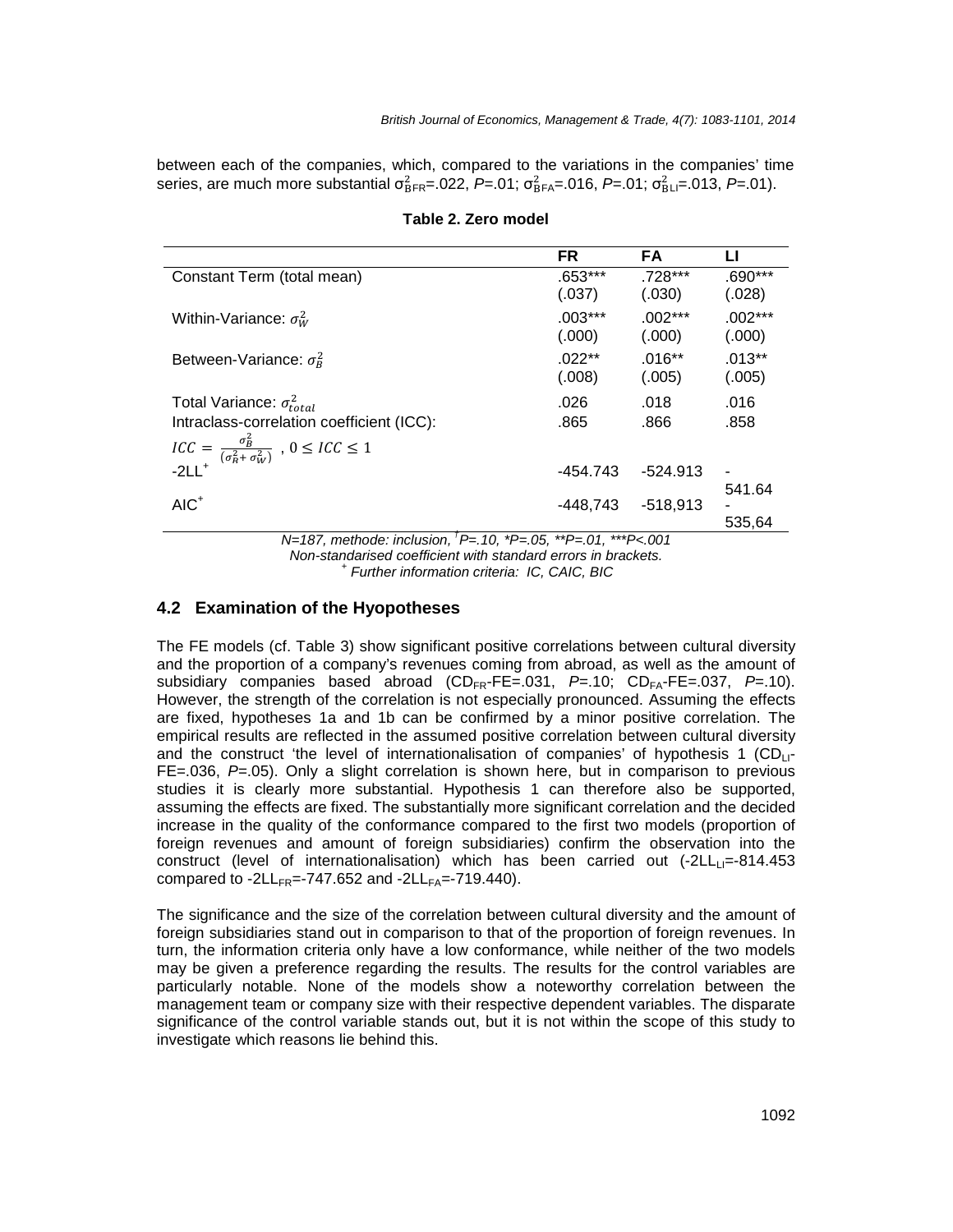|                                         | FR                            |                         |                 | FA                     |                 |                 |  |
|-----------------------------------------|-------------------------------|-------------------------|-----------------|------------------------|-----------------|-----------------|--|
|                                         | Model 1                       | Model 2                 | Model 1         | Model 2                | Model 1         | Model 2         |  |
| Team size                               | $-.002(.002)$                 | $-.003^{\dagger}(.002)$ | .001(.002)      | .000(.002)             | $-.001(.001)$   | $-.001(.001)$   |  |
| Company size                            | $.000$ <sup>**</sup> $(.000)$ | $.000^*(.000)$          | .000(.000)      | .000(.000)             | .000(.000)      | .000(.000)      |  |
| Cultural diversity                      |                               | $.031^{\dagger}(.019)$  |                 | $.037^{\dagger}(.021)$ |                 | $.036*(.016)$   |  |
| Measurement<br>iterations<br>(ARH1 rho) | $.991***(.004)$               | .990***(.005)           | $.978***(.008)$ | $.977***(.009)$        | $.985***(.007)$ | $.984***(.007)$ |  |
| $-2LL$                                  | -744.955                      | -747.652                | -716.452        | $-719.440$             | $-809.905$      | -814.453        |  |
| AIC.                                    | $-714.955$                    | $-715,652$              | $-686,452$      | $-687,440$             | $-779,905$      | $-782,453$      |  |

N=187, † P=.10, \*P=.05, \*\*P=.01, \*\*\*P<.001 Non-standarised coefficient with standard errors in brackets

The analysis of the FE model confirms the positive correlation between cultural diversity and the level of internationalisation, the proportion of a company's revenue coming from abroad and the amount of subsidiary companies which are foreign, as posited in hypotheses 1, 1a and 1b. Following on from that, the positive connection between cultural diversity and success in internationalising can be supported by empirical evidence.

When comparing FE models and models with random effects (RE models), it was found that they only differ slightly from each other in terms of the quality of their conformance. The RE models show a trend towards a better conformance, but this confirms the conjecture that in comparison to the FE models the estimators are slightly distorted.

The results of the FE and RE models show similar behaviour with respect to the proportion of foreign revenues and the amount of foreign subsidiary companies, but not in terms of the level of internationalisation. In reference to hypotheses 1a and 1b both models come to the same conclusion. With the RE model no conclusion could be reached for hypothesis 1, but the simplified model (FE model) confirmed the hypothesis.

# **5. DISCUSSION AND IMPLICATIONS**

In the descriptive statistics the low mean value (.205) and the high standard deviation stand out. In comparison, previous studies showed higher average values for cultural diversity (e.g. Tacheva, 2007 [35] with .34 or Kilduff et al., 2000 [61] with an average of .37 cultural diversity). A reason for this is the data this study was based on. Companies who displayed little or no cultural diversity over the observation period were wholly included in the analysis. With a relatively small sample and a comparatively long observation period this would have a significant effect on the mean value. In total 73 of the 187 observation values showed a cultural diversity of zero, meaning that with 39% of the observation points the boards showed no diversity.

With the linear mixed models the small sample and the lower level of diversity could also be reasons for the low strength of the correlation between cultural diversity and the dependent variables. In previous studies the correlation between cultural diversity and the dependent variables was found to be stronger. Elron, 1997 [53] established a correlation value of .18 and Caligiuri et al. 2004 [48] even found values from .30 to .49. Both studies had bigger samples and used American companies as the basis for their data. Furthermore, they both conducted cross-sectional analyses, while a panel analysis was used in this study. It is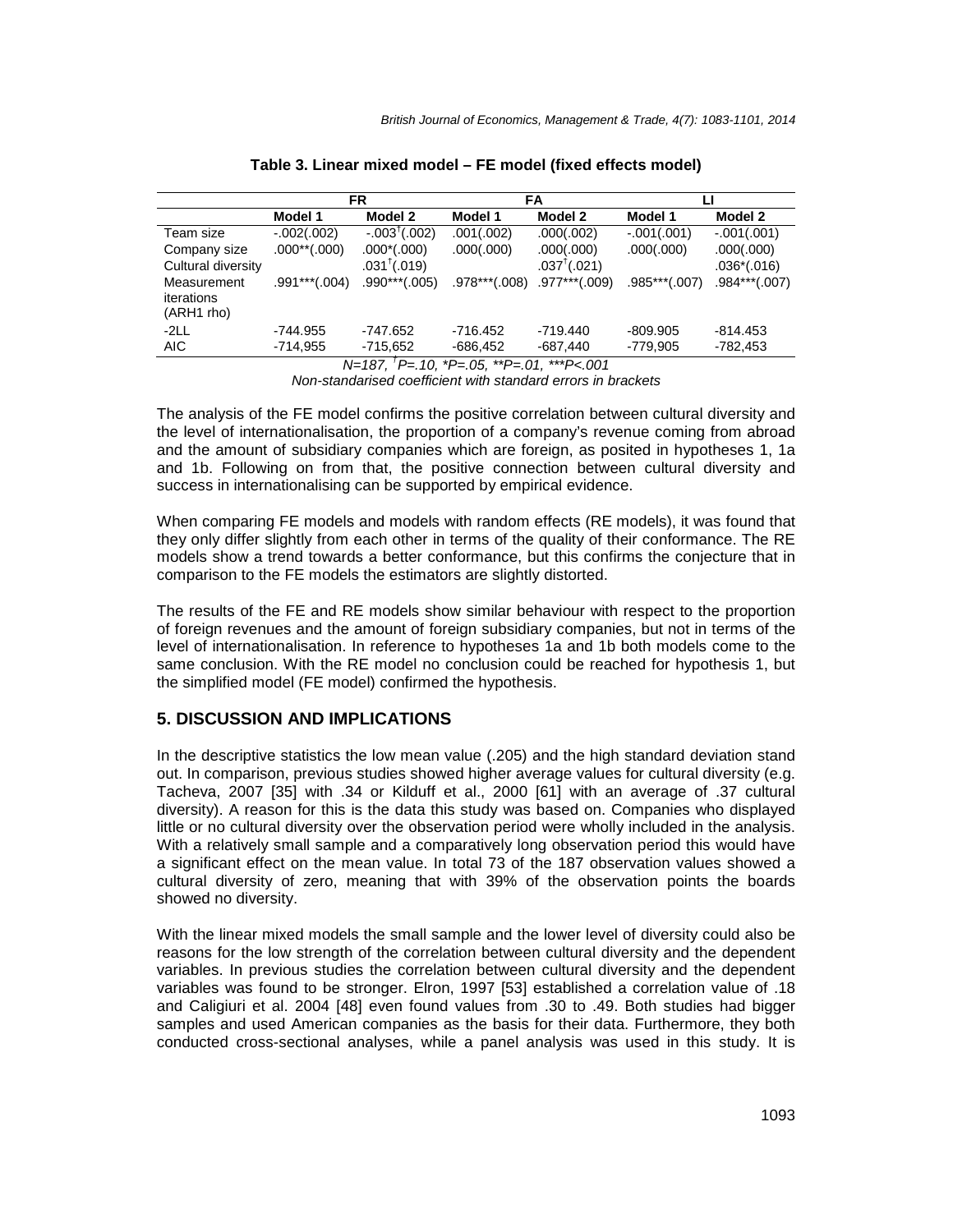obvious that the influence of the sample size, the different companies and countries examined and the differing analysis methods were the reasons for the difference here.

With respect to proving the hypotheses the empirical results show a significant correlation between cultural diversity and the proportion of a company's revenues coming from abroad, as well as with the amount of subsidiary companies based abroad.

Foreign subsidiary companies represent the highest level of market integration but also the highest level of risk in foreign countries (cf. Meckl, 2010, pp. 16–17 [68]). A company with international subsidiary companies is therefore better established on the international market than a company with trade-based internationalisation (cf. Meissner & Gerber, 1980, p. 224 [69]; Kutschker & Schmid, 2011, p. 907 [70]). The experience and knowledge about 'foreign' markets (cf. Hambrick & Mason, 1984, p. 195 [17]; van Knippenberg & Schippers, 2007, p. 518 [8]), which a culturally diverse team possesses, can increase a company's readiness to take risks or invest. Consequently there is a stronger correlation between cultural diversity and the proportion of foreign subsidiary companies than between cultural diversity and the proportion of revenues coming from abroad.

The correlation between cultural diversity and the construct 'the level of internationalisation' can also be confirmed. The correlation is comparably strong, though it is clearly stronger than in the one dimensional models.

In this study, the investigated causality is based on the 'Upper-Echelons' Theory including the perspective of social capital. However, in reality the direction of the correlation between cultural diversity and success in internationalising must remain open to debate. Are culturally diverse SMTs responsible for the international alignment and success of their companies or does increasing internationalisation lead to a company having a culturally diverse SMT (cf. Tacheva, 2007, p. 142 [35])? Studies which examined the influence of internationalisation success on cultural diversity, rather than the other way round, also found this correlation (cf. Kaczmarek, 2009 [37]). In this case reference to the selection process for the SMTs was made. Therefore it would have to be considered, whether certain board members were chosen because they had a different nationality or whether their nationality was a coincidental result of choosing the best person for the job (cf. Tacheva, 2007, p. 68 [35]). As a rule nationality is not the only criterion used to make a decision, meaning that the best person for a job is not solely defined by their nationality. It would consequently make sense to examine further aspects of diversity both in isolation and as a whole construct, as well as integrating other relevant elements (e.g. CV, international experience, etc.), into future studies on this topic. To this end, the measurement of internationalisation recommended by Schmid and Dauth could be a useful point of departure for further research (cf. Schmid & Dauth, 2012, p. 785 [11]).

In this study only one deciding aspect of cultural diversity was researched, as nationality was the only 'proxy variable' (cf. Tacheva, 2007, p. 140 [35]). In other studies several variables were examined. Generally, they were investigated in relation to the demographic characteristics of SMT members (cf. Herrmann & Datta, 2005 [56]; Marimuthu & Kolandaisamy, 2009 [71]; Ruigrok et al., 2010 [31]) and were often analysed as a construct rather than in isolation (cf. Hambrick & Mason, 1984 [17]; Finkelstein & Hambrick, 1996 [19]; Tacheva, 2007 [35]). As a counter to any criticism of the partial analysis carried out in this study, it can be argued that every demographic characteristic can have a different effect and as such must be researched separately (vgl. Mayr, 2010, p. 39 [59]).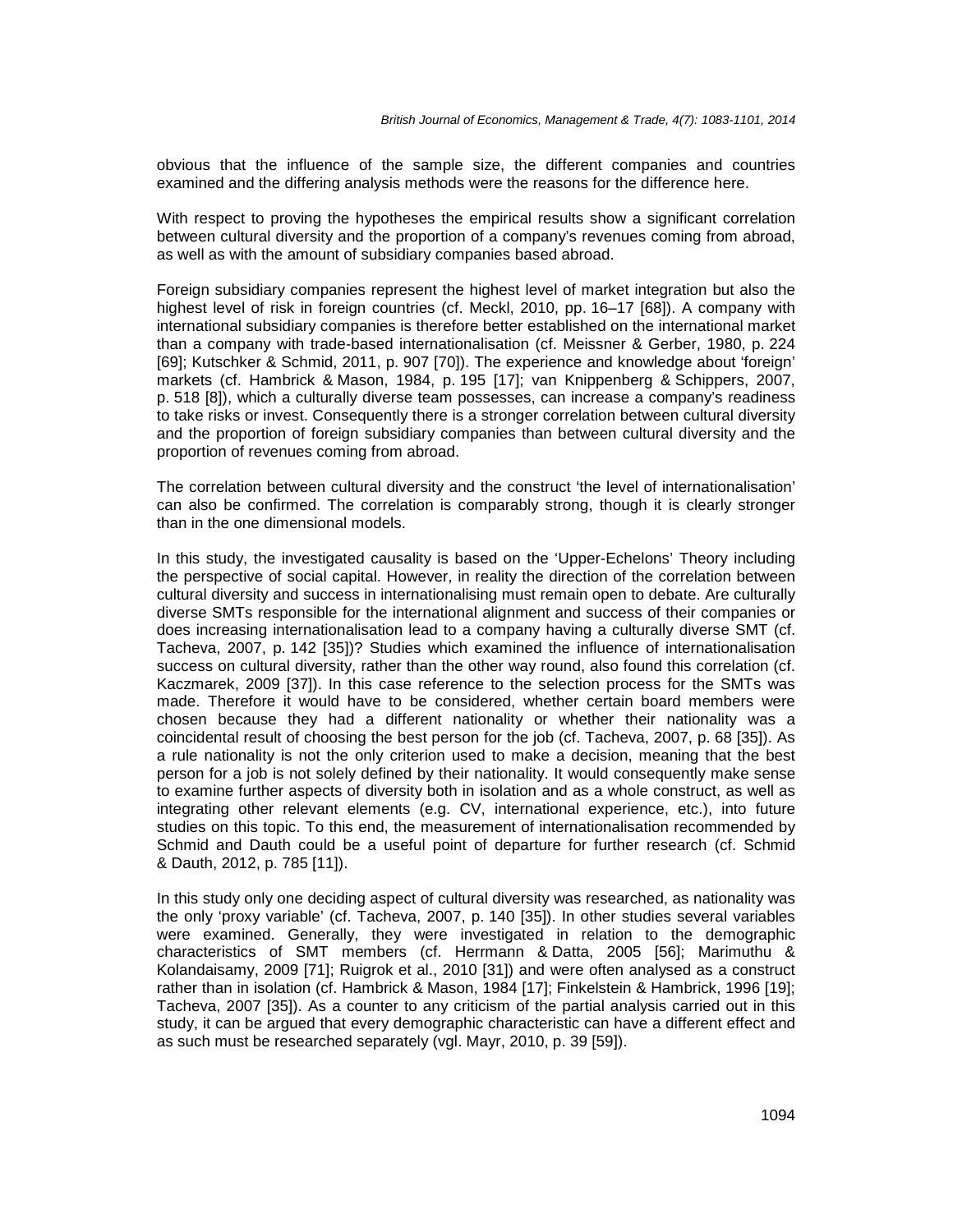It can be questioned whether the demographic variable 'nationality' is a suitable proxy variable for the psychological characteristics and the behaviour of SMT members (cf. Edmondson, Roberto, & Watkins, 2003, p. 4 [72]; Lee & Park, 2006, p. 196 [4]; Schmid & Dauth, 2012, p. 773 [11]), as people's values, beliefs and behaviour can strongly differ within a national group (cf. Kilduff et al., 2000, p. 22 [60]). Although this criticism seems partly valid, nationality has proved itself as a classic variable of intercultural management research, as due to its observability and implicit relationship with cultural variables it has often shown a sufficient approximation of the researched correlation.

In considering an overall evaluation of the correlation, the fact that SMTs are influenced by numerous internal and external factors must also be mentioned (cf. Bültel, 2009, p. 91[73]). Internal capacities and goals are not the only factors which play a role; external circumstances, for example the overall financial position or the market demand, also do so in equal measure. These internal and external influences have an effect both on the SMTs' decisions as well as the performance of a company. Variables often used in this research field, such as the size of the management team or company, were therefore integrated into this study.

Management team members do not make purely rational decisions, but are additionally constrained in their decision-making by the interactive tensions between the team members. A team member's perceptions of and attitudes to diversity or mutual trust can change the way they interact with their colleagues (cf. Tacheva, 2007, p. 141 [35]; van Knippenberg & Schippers, 2007, p. 531 [8]; Nakui et al. 2011, p. 2328 [10]). Based on "cultural stereotypes, strategies of exclusion, and feelings of superiority" (cf. Zweigenhaft & Domhoff, 2006, p. 234 [74]) the formation of different groups is common, due to this perception as well as identification with colleagues who are similar. There is a widely established body of research concerning status attainment (cf. Loy, 1969 [75]; Smith & Abbott, 1983 [76]), which might derogate a optimal resource allocation process and reduce the potential of social capital at the workplace. Within a team there are so-called faultlines (cf. Thatcher et al., 2003 [30]) which have a negative impact on teamwork. Such internal processes within the SMTs and between their individual members could be a possible explanation for the small correlation found in this study (cf. Bezrukova, Jehn, Zanutto, & Thatcher, 2009, p. 35 [77]).

Considering that "firms with higher degrees of coalignment among their [SMT] social capital composition, strategic profile and external environment will enjoy superior performance" (Shipilov & Danis, 2006, p. 22 [43]), firms therefore face the challenge of integrating cultural diversity into an approach of strategically managing diversity issues. As our study reveals, reflecting the business internationalisation in the SMTs' cultural structure might have a positive effect on firm performance. Likewise, Zweigenhaft and Domhoff (2006) [74] show an incease in (ethnic) diversity in American Fortune 1000 companies over the past two decades (cf. Zweigenhaft & Domhoff, 2006, pp. 109–110 [74]). Therefore German firms would be well advised to strengthen their still weak overall cultural diversity in SMTs. For this purpose, Thomas(2010) provides a comprehensive framework which emphasises that "Organizations that desire the benefits of the behavioural variations that flow from demographic diversity would be wise not to eliminate or even minimize their associated representation tension" (Thomas, 2010, p. 56 [78]). Unfortunately the actual German Corporate Governance Codex does not actively promote cultural diversity in SMTs. The legislative body could may therefore consider adapting regulations to the culturally diverse reality of companies which are targeted by the Codex. However, assuming the challenges and imponderability of an increase in cultural diversity, managers might "see diversity as a problem to be solved and pushed aside" (Thomas, 2010, p. xii [78]). Focusing on the verified positive correlation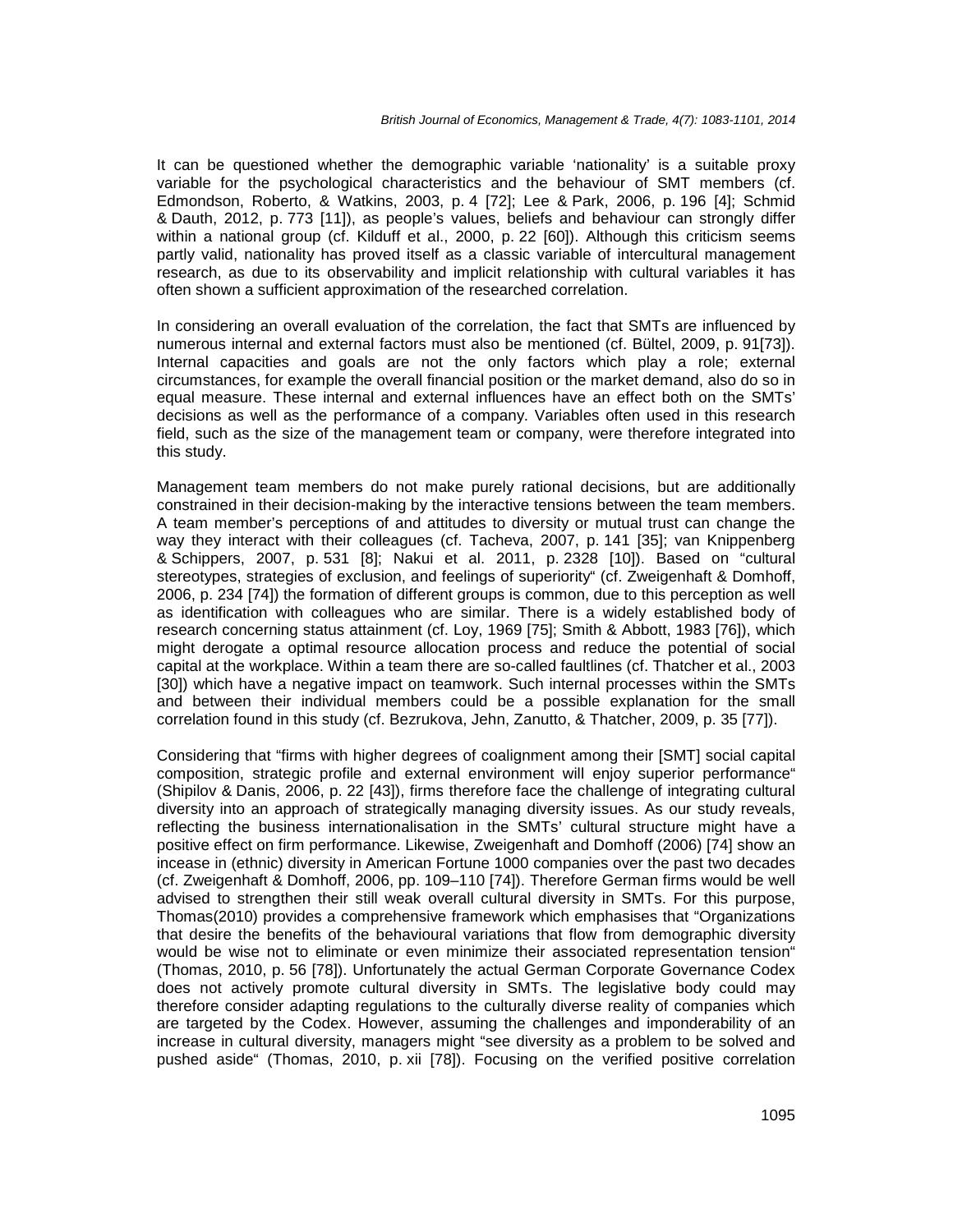between cultural diversity and internationalisation success the legislative body might be able to encourage German companies to comply with these possible new regulations.

#### **6. CONCLUSION**

The assumed positive correlation (based on Hambrick and Mason's 'Upper-Echelon' theory, 1984 [17]) between cultural diversity and the level of internationalisation, the proportion of revenues from abroad and the amount of subsidiary companies abroad was researched using 17 DAX companies and a data collection over a period of 11 years, and was evaluated using linear mixed models.

The empirical results confirmed the suggested hypotheses, as a small correlation was found in this study, as in other studies. However, it remains to be seen whether the small correlation can be attributed to a weak effect of cultural diversity in German companies or whether the small size of the sample, the different data basis or the statistical methods of analysis applied had an effect on the strength of the correlation.

In consideration of further research efforts into this thematic area a larger sample size could be used. In addition the focus could be directed towards certain sectors, so any possible differences can be identified. Further studies could analyse the opposite direction of the correlation researched here or investigate non-linear correlations.

The numerous studies about SMTs and their influence on the success of a company show the special position of the theme. However, an optimal arrangement of the SMTs using demographic variables would be difficult. On the one hand the internal processes are not known well enough; on the other there are many different influences on the level and success of internationalisation in internal and external company environments. Nevertheless this study showed that the cultural diversity of an SMT has a positive effect on the success of a company's internationalisation. It can therefore be used as a point of departure for further conceptual and methodical research into both diversity and senior management teams.

# **ACKNOWLEDGEMENTS**

The authors acknowledge the valuable assistance of Mirjam Aberle and Cathy Lear in proofreading and adapting the article to the publishing company's guidelines.

The article benefited from highly valuable insights of NSFC Project-No.: 71272060/G0204

# **COMPETING INTERESTS**

Authors have declared that no competing interests exist.

# **REFERENCES**

1. Regierungskommission Deutscher Corporate Governance Kodex. Deutscher Corporate Governance Kodex (as amended on May 12<sup>th</sup>, 2012). Frankfurt/Main. German; 2012.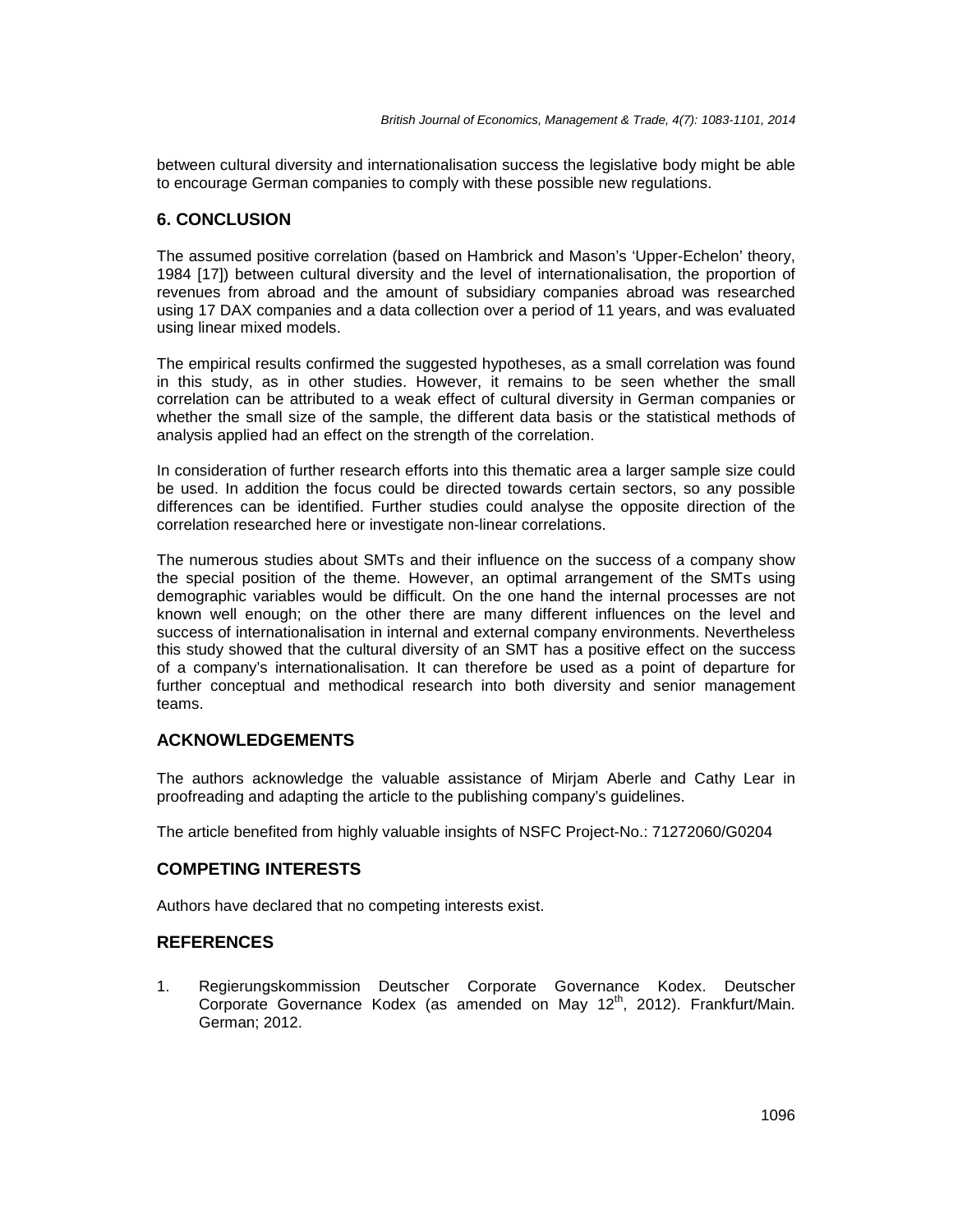- 2. Hambrick DC, Cho TS, Chen MJ. The Influence of Top Management Team Heterogeneity on Firms' Competitive Moves. Adm Sci Q. 1996;41(4):659–84. DOI: 10.2307/2393871.
- 3. Athanassiou N, Nigh D. The Impact of the Top Management Team's International Business Experience on the Firm's Internationalization: Social Networks at Work. MIR. 2002;42(2):157–81. Accessed 19 January 2014.

Available:http://search.ebscohost.com/login.aspx?direct=true&db=buh&AN=12150010 &site=ehost-live.

- 4. Lee HU, Park JH. Top Team Diversity, Internationalization and the Mediating Effect of International Alliances. Br J Manag. 2006;17(3):195–213.
- 5. Nielsen S. Top Management Team Diversity: A Review of Theories and Methodologies. Int J Manag Rev. 2010;12(3):301–16.
- 6. Jans M. Empirical effects of demographic diversity in organizations organization. Results and findings of a meta-analysis. University of Duisburg-Essen. Essen; 2004. (Essener Beiträge zur Personalforschung, 3). German. Accessed 14 December 2012. Available: http://www.uni-due.de/personal/EBPF3.pdf.
- 7. Stumpf S. Synergie in multikulturellen Arbeitsgruppen. In: Stahl GK, Mayrhofer W, Kühlmann T, editors. International Human Resource Management: new challenges, new solutions. München [etc.]: Hampp German. 2005:115–44.
- 8. van Knippenberg D, Schippers MC. Work group diversity. Annu Rev Psychol. 2007;58(1):515–41.
- 9. Fernández-Ortiz R, Lombardo GF. Influence of the capacities of top management on the internationalization of SMEs. Enterpren Reg Dev. 2009;21(2):131–54.
- 10. Nakui T, Paulus PB, van der Zee KI. The Role of Attitudes in Reactions Toward Diversity in Workgroups. J Appl Soc Psychol. 2011;41(10):2327–51. DOI: 10.1111/j.1559-1816.2011.00818.x.
- 11. Schmid S, Dauth T. International diversity in top management An empirical analysis of the DAX-30 companies. zfbf. German. 2012;64(11):772–802.
- 12. Van Veen K, Elbertsen J. Governance Regimes and Nationality Diversity in Corporate Boards: A Comparative Study of Germany, the Netherlands and the United Kingdom. Corp Govern Int Rev. 2008;16(5):386–99. DOI: 10.1111/j.1467-8683.2008.00698.x.
- 13. Biemann T, Wolf J. Career patterns of top management team members in five countries: an optimal matching analysis. Int J Hum Resource Manag. 2009;20(5):975– 91. DOI: 10.1080/09585190902850190.
- 14. Arnegger M, Hofmann C, Pull K, Vetter K. Differences in professional and demographic composition of German supervisory boards: an empirical survey for HDAX and SDAX companies. DBW German. 2010;70(3):239–57.
- 15. Bourgeois LJ. Performance and consensus. Strat Mgmt J. 1980;1(3):227–48. DOI: 10.1002/smj.4250010304.
- 16. Hambrick DC. Top Management Groups: A conceptual integration and reconsideration of the "team" label. Res Organ Behav.1994;16:171. Accessed 19 January 2014. Available:http://search.ebscohost.com/login.aspx?direct=true&db=buh&AN=6815461& site=ehost-live.
- 17. Hambrick DC, Mason PA. Upper Echelons: The Organization as a Reflection of Its Top Managers. Acad Manage Rev.1984;9(2):193–206. DOI: 10.2307/258434.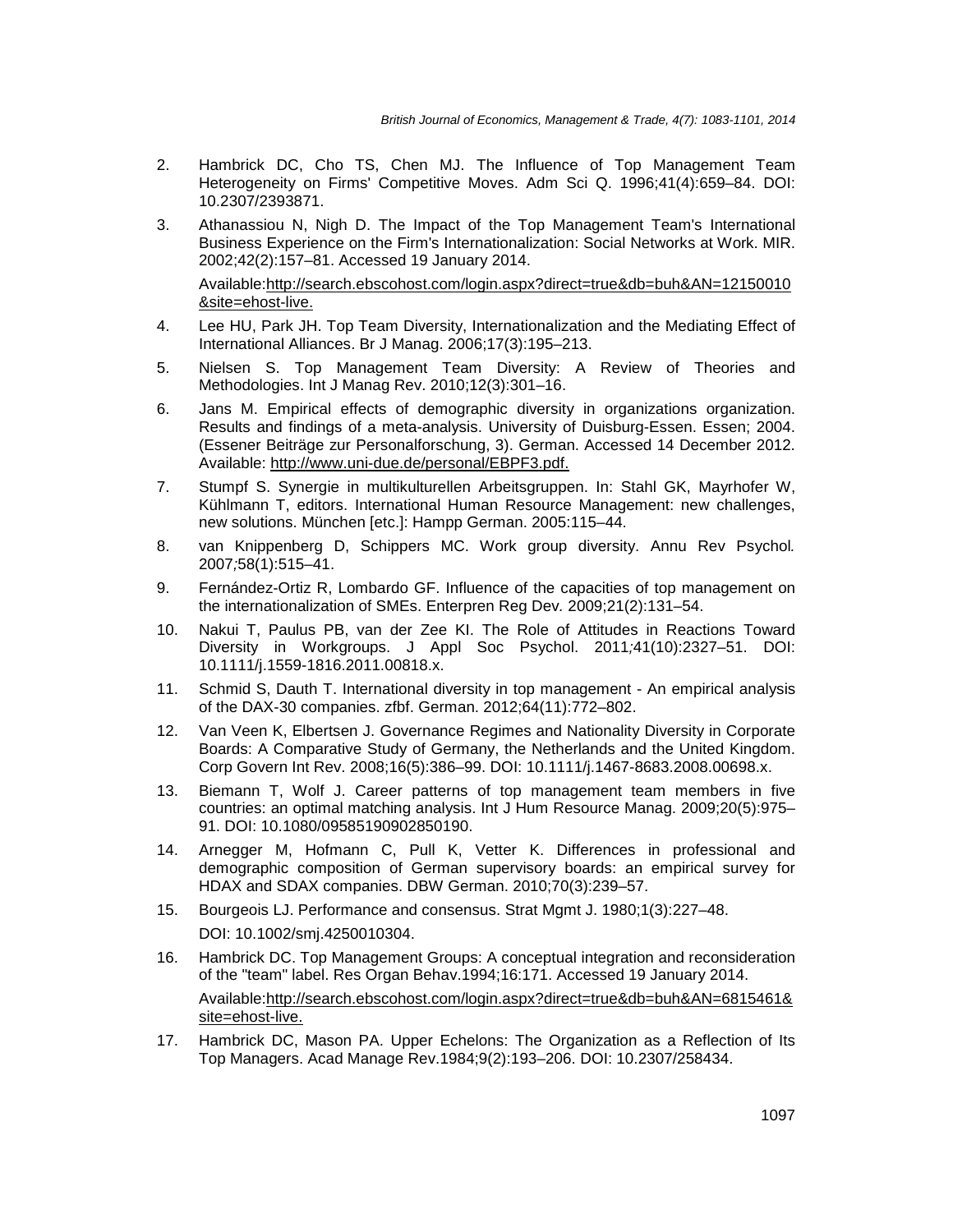- 18. Pettigrew AM. On studying managerial elites. Strat Mgmt J. 1992;13:163–82.
- 19. Finkelstein S, Hambrick DC. Strategic leadership. Top executives and their effects on organizations. Minneapolis/St. Paul: West Pub. Co; 1996.
- 20. Jackson SE, May KE, Whitney K. Understanding the dynamics of diversity in decisionmaking teams. In: Guzzo RA, Salas E, editors. Team effectiveness and decision making in organizations. 1st ed. San Francisco: Jossey-Bass. 1995:204–61.
- 21. Mannix E, Neale MA. What Differences Make a Difference? The Promise and Reality of Diverse Teams in Organizations. Psychol Sci. 2005;6(2):31–55.
- 22. Harrison DA, Klein KJ. What's the difference? Diversity constructs as separation, variety, or disparity in organizations. Acad Manage Rev. 2007;32(4):1199–228. DOI: 10.5465/AMR.2007.26586096.
- 23. Trice HM, Beyer JM. The cultures of work organizations. Englewood Cliffs, N.J: Prentice Hall; 1993.
- 24. Hofstede GH. Culture's consequences. Comparing values, behaviors, institutions, and organizations across nations. 2nd ed. Thousand Oaks, Calif: Sage Publications; 2001.
- 25. Cox, TH, Lobel SA, McLeod PL. Effects of ethnic group cultural differences on cooperative and competitive behavior on a group task. Acad Manage J. 1991;34(4):827–47.
- 26. Certo ST, Lester RH, Dalton CM, Dalton DR. Top Management Teams, Strategy and Financial Performance: A Meta-Analytic Examination. J Manag Stud. 2006;43(4):813– 39.
- 27. Adler PS, Kwon SW. Social Capital: Prospects for a New Concept. Acad Manage Rev. 2002;27(1):17–40. DOI: 10.2307/4134367.
- 28. Tajfel H, Turner J. (1986): The social identiy theory of intergroup behavior. In: Austin WG, Worchel S, editors. Psychology of intergroup relations. 2nd ed. Chicago: Nelson-Hall Publishers. 1986;7–24.
- 29. Byrne DE. The attraction paradigm. New York: Academic Press; 1971.
- 30. Thatcher S, Jehn K, Zanutto E. Cracks in Diversity Research: The Effects of Diversity Faultlines on Conflict and Performance. Group Decis Negot. 2003;12(3):217–41.
- 31. Ruigrok W, Mayr R, Greve P. Understanding the differences: Top management team heterogeneity, firm performance, and the moderating role of age. Academy of Management. Montreal; 2010.
- 32. Ellwart T, Mock K, Rack O. Mixed-age cooperation. Potential for knowledge exchange, innovation and Development. Zürich: SPEKTRAmedia; 2010. German.
- 33. Gomez-Mejia LR, Palich LE. Cultural diversity and the performance of multinational firms. J Int Bus Stud.1997;28(2):309–35.
- 34. Sanders Gerard WM, Carpenter MA. Internationalization and firm governance: the roles of CEO compensation, top team composition, and board structure. Acad Manage J. 1998;41(2):158–78.
- 35. Tacheva S. Top management team diversity a multilevel exploration of antecedents and consequences. St. Gallen: Hochschule St. Gallen; 2007. Accessed 19 January 2014. Available: http://worldcatlibraries.org/wcpa/oclc/468983989.
- 36. Jaw YL, Lin WT. Corporate elite characteristics and firm's internationalization: CEOlevel and TMT-level roles. Int J Hum Resource Manag. 2009;20(1):220–33.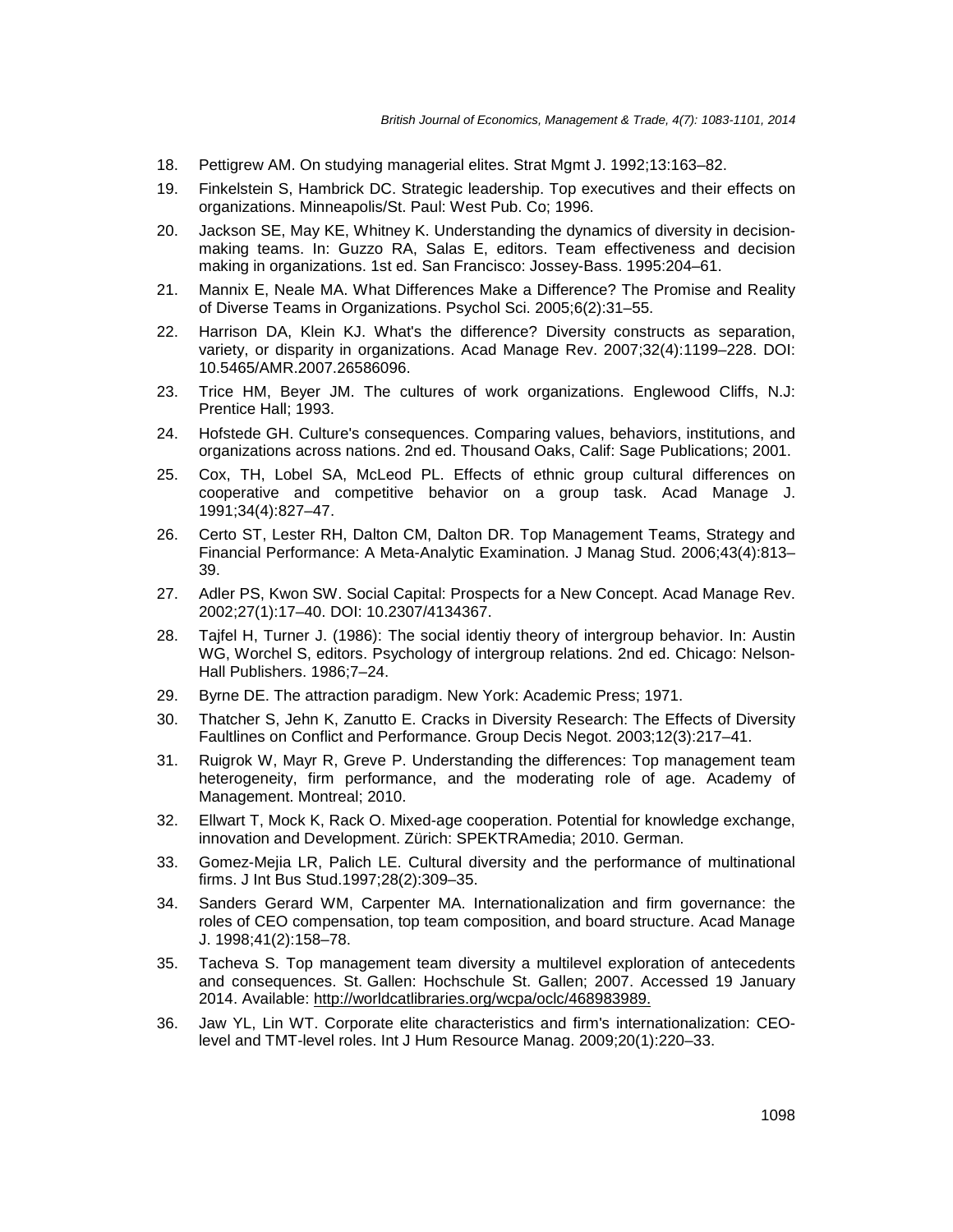- 37. Kaczmarek S. Nationality, international experience diversity and firm internationalisation: The implications for performance. St. Gallen; 2009.
- 38. Lu JW, Beamish PW. International diversification and firm performance: The s-curve hypothesis. Acad Manage J. 2004;47(4):598–609.
- 39. Tallman S, Li J. Effects of international diversity and product diversity on the performance of multinational firms. Acad Manage J. 1996;39(1):179–96.
- 40. Cyert RM, March JG. A behavioral theory of the firm. Englewood Cliffs N.J: Prentice-Hall; 1963.
- 41. Carpenter MA, Geletkanycz MA, Sanders WG. Upper Echelons Research Revisited: Antecedents, Elements, and Consequences of Top Management Team Composition. J Manage 30. 2004;(6):749–78. DOI: 10.1016/j.jm.2004.06.001.
- 42. Finkelstein S, Hambrick DC. Top-Management-Team Tenure and Organizational Outcomes: The Moderating Role of Managerial Discretion. Adm Sci Q. 1990;35(3):484–503.
- 43. Shipilov A, Danis W. TMG Social Capital, Strategic Choice and Firm Performance. Eur Manag J. 2006;24(1):16–27. DOI: 10.1016/j.emj.2005.12.004.
- 44. Lin N. Social networks and status attainment. Annu Rev Sociol.1999;25(1):467. Accessed 20 February 2014.

Available:http://search.ebscohost.com/login.aspx?direct=true&db=buh&AN=2373058& site=ehost-live.

- 45. Burt RS. Structural holes. The social structure of competition. Cambridge, MA: Harvard University Press; 1992.
- 46. Coleman JS. Social Capital in the Creation of Human Capital. Am J Sociol. 1988;94:95. DOI: 10.2307/2780243.
- 47. Granovetter MS. The Strength of Weak Ties. Am J Sociol. 1973:78(6):1360–80. DOI: 10.2307/2776392.
- 48. Caligiuri P, Lazarova M, Zehetbauer S. Top managers' national diversity and boundary spanning: Attitudinal indicators of a firm's internationalization. J Manag Dev. 2004;23(9):848–59. DOI: 10.1108/02621710410558459.
- 49. Boone C, Hendriks W. Top Management Team Diversity and Firm Performance: Moderators of Functional-Background and Locus-of-Control Diversity. Manage Sci. 2009;55(2):165–80.
- 50. Tsui AS, Egan TD, O'Reilly III CA. Being Different: Relational Demography and Organizational Attachment. Adm Sci Q. 1992;37(4):549–79.
- 51. Olson BJ, Parayitam S, Twigg NW. Mediating Role of Strategic Choice between Top Management Team Diversity and Firm Performance: Upper Echelons Theory Revisited. J Bus Manag. 2006;12(2):111–26.
- 52. Richard OC, Shelor RM. Linking top management team age heterogeneity to firm performance: juxtaposing two mid-range theories. Int J Hum Resource Manag. 2002;13(6):958–74.
- 53. Elron E. Top management teams within multinational corporations: Effects of cultural heterogeneity. Leadersh Q. 1997;8(4):393. Accessed 19 January 2014. Available: http://search.ebscohost.com/login.aspx?direct=true&db=buh&AN=66959&site=ehostlive.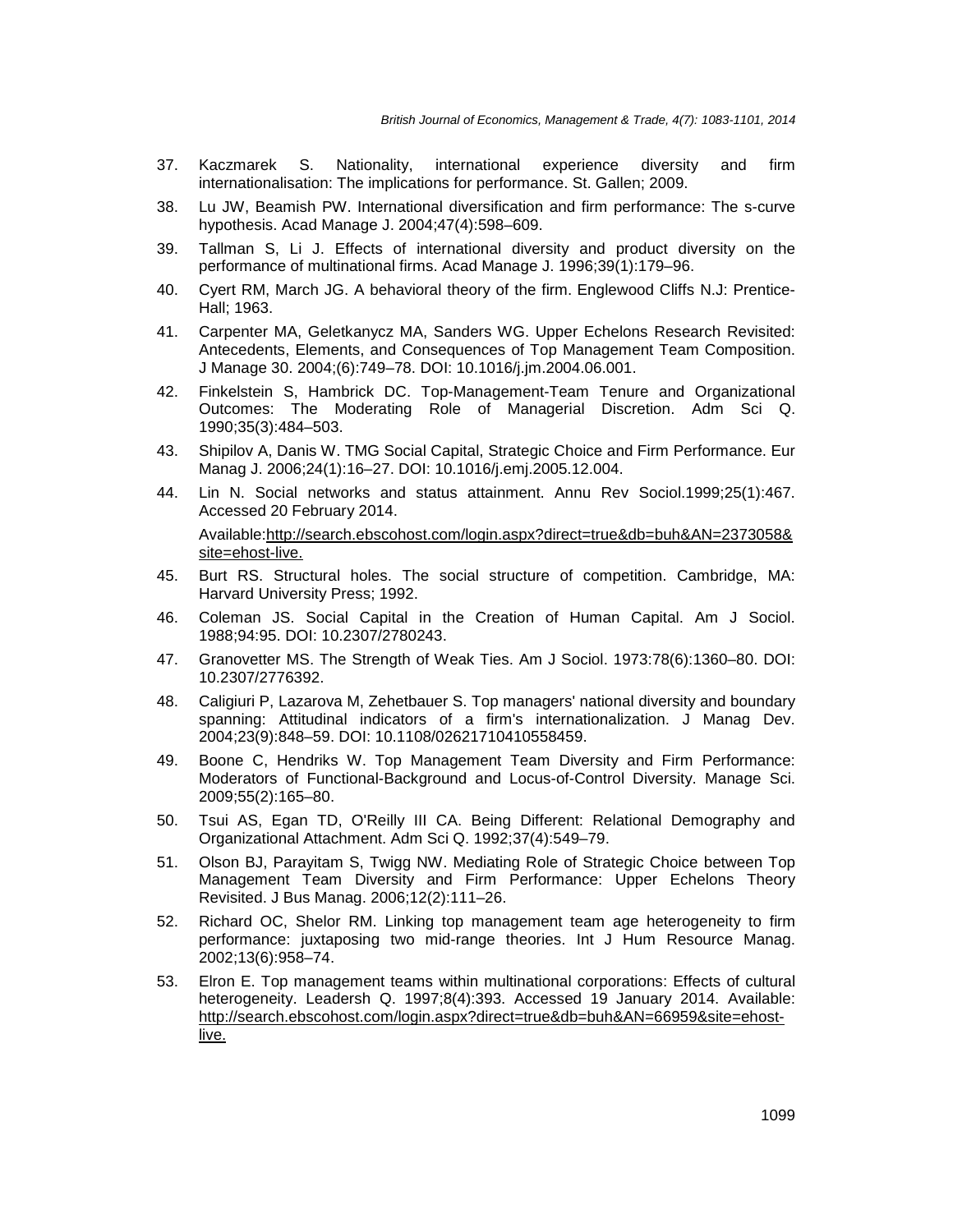- 54. Heijltjes M, Olie R, Glunk U. Internationalization of Top Management Teams in Europe. Eur Manag J. 2003;21(1):89–97. DOI: 10.1016/S0263-2373(02)00156-1.
- 55. Crisp RJ, Turner RN. Cognitive adaptation to the experience of social and cultural diversity. In: Psychol Bull. 2011;137(2):242–66. DOI: 10.1037/a0021840.
- 56. Herrmann P, Datta DK. Relationships between Top Management Team Characteristics and International Diversification: an Empirical Investigation\*. Br J Manag. 2005;16(1):69–78.
- 57. Sullivan D. Measuring the degree of internationalization of a firm. J Int Bus Stud.1994;25(2):325–42. Accessed 19 January 2014. Available:http://search.ebscohost.com/login.aspx?direct=true&db=buh&AN=1906184& site=ehost-live.
- 58. Allison PD. Measures of Inequality. Am Sociol Rev. 1978;43(6):865–80. DOI: 10.2307/2094626.
- 59. Mayr R. Top Management Team Age Structure and Firm Performance. St. Gallen; 2010.
- 60. Kilduff M, Angelmar R, Mehra A. Top Management-Team Diversity and Firm Performance: Examining the Role of Cognitions. Organ Sci. 2000;1(1):21–34.
- 61. Houghton SM, Stewart AC, Barr PS. Cognitive Complexity of the Top Management Team: The Impact of Team Differentiation and Integration Processes on Firm Performance. In: Rahim M, editor. Current Topics in Management: Organiational Behavior, Performance and Effectiveness. Transaction Publishers. 2010:95–115.
- 62. MacCurtain S, Flood PC, Ramamoorthy N, West MA, Dawson JF. The Top Management Team, Reflexivity, Knowledge Sharing and New Product Performance: A Study of the Irish Software Industry. Creativ Innovat Manag. 2010;19(3):219–32.
- 63. Athanassiou N, Nigh D. Internationalization, Tacit Knowledge and the Top Management Teams of MNCs. J Int Bus Stud. 2000;31(3):471. Accessed 19 January 2014.

Available:http://search.ebscohost.com/login.aspx?direct=true&db=buh&AN=3559803& site=ehost-live.

- 64. Tihany L, Ellstrand AE, Daily CM, Dalton DR. Composition of the Top Management Team and Firm International Diversification. J Manage. 2000;26(6):1157.
- 65. Schröder A. Prinzipien der Panelanalyse. In: Albers S, Klapper D, Konradt U, Walter A, Wolf J, editors. Methodology of empirical research. 3rd ed. Wiesbaden: Gabler German. 2009;315–30.
- 66. Wooldridge JM. Introductory econometrics: a modern approach. 4th ed. Mason Ohio: South-Western Cengage Learning; 2009.
- 67. Field AP. Discovering statistics using SPSS. 3rd ed. Los Angeles, [Calif.], London: SAGE; 2009.
- 68. Meckl R. Internationales Management. 2nd ed. München: Vahlen German; 2010.
- 69. Meissner HG, Gerber S.
- 70. The foreign investment as a decision problem. BFuP. German. 1980;(3):217–28.
- 71. Kutschker M, Schmid S. Internationales Management. 7th ed. München: Oldenbourg German; 2011.